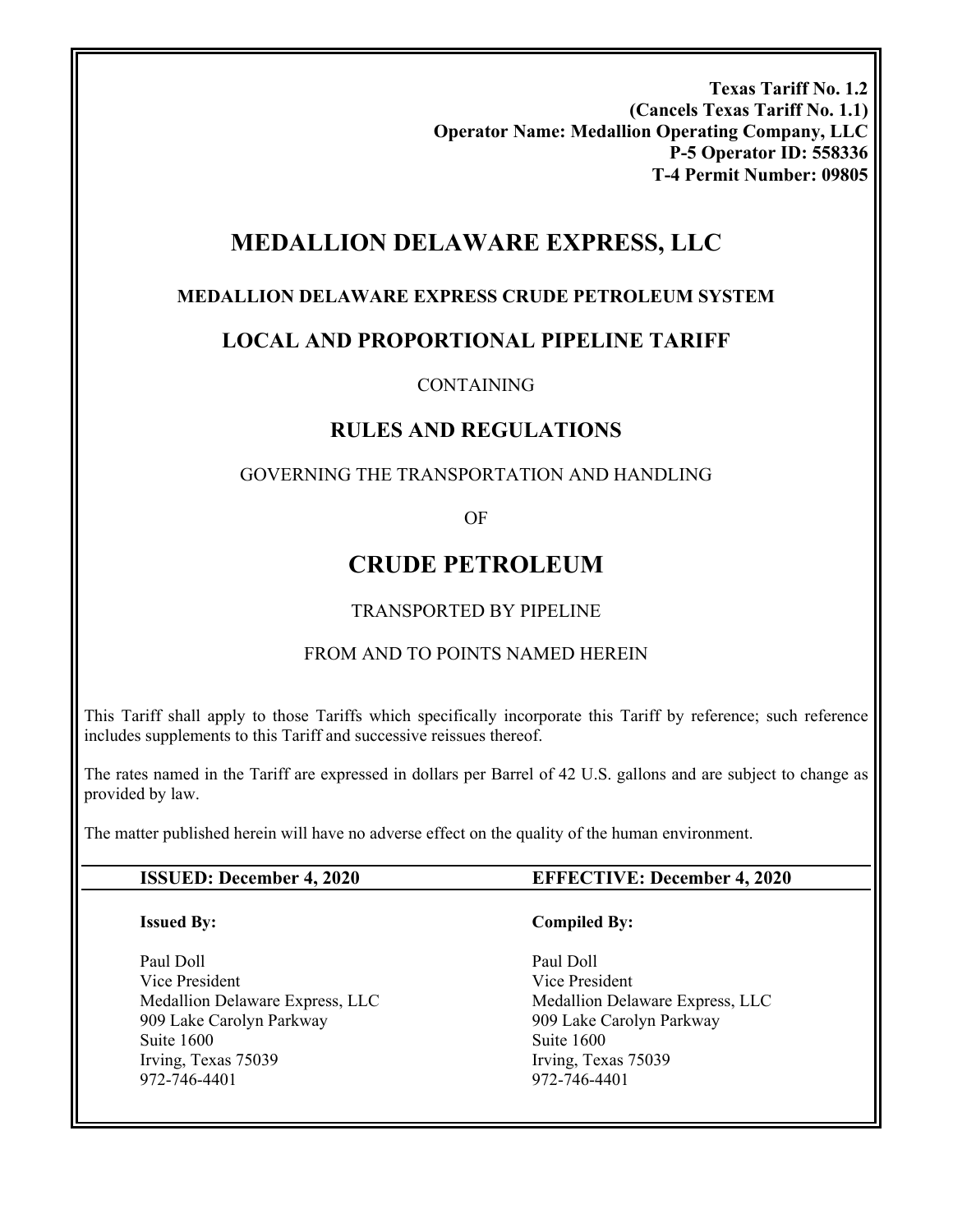# **GENERAL RULES AND REGULATIONS**

#### **TABLE OF CONTENTS**

### **SECTION I**

|                                                                                                                             | Page 4 |
|-----------------------------------------------------------------------------------------------------------------------------|--------|
|                                                                                                                             | Page 4 |
| <b>Rule 3. "Barrel" Defined</b>                                                                                             | Page 4 |
|                                                                                                                             | Page 5 |
|                                                                                                                             | Page 5 |
|                                                                                                                             | Page 5 |
|                                                                                                                             | Page 5 |
| <b>Rule 8. Gathering Charges</b>                                                                                            | Page 5 |
|                                                                                                                             | Page 5 |
|                                                                                                                             | Page 6 |
|                                                                                                                             | Page 6 |
|                                                                                                                             | Page 7 |
|                                                                                                                             | Page 7 |
|                                                                                                                             | Page 7 |
|                                                                                                                             | Page 7 |
|                                                                                                                             | Page 7 |
|                                                                                                                             | Page 7 |
| Rule 18. Receipt and Delivery - Necessary Facilities For <b>Marting 18. Receipt and Delivery - Necessary Facilities For</b> | Page 8 |
|                                                                                                                             | Page 8 |

# **SECTION II**

| <b>Rule 20. Definitions</b>                                            | Page 9         |
|------------------------------------------------------------------------|----------------|
|                                                                        | Page 12        |
| Rule 22. Crude Petroleum Quality Specifications and Restrictions       | Page 12        |
|                                                                        | Page 14        |
|                                                                        | Page 14        |
| <b>Rule 25. Volumetric Adjustment</b>                                  | Page 14        |
| Rule 26. Variations in Quality and Gravity and Offset of Common Stream |                |
|                                                                        | Page [W] 14 15 |
| Rule 27. Tender                                                        | Page 15        |
|                                                                        | Page 16        |
| Rule 29. Title                                                         | Page [W] 16 17 |
|                                                                        | Page 17        |
|                                                                        | Page 17        |
|                                                                        | Page 19        |
|                                                                        | Page 19        |
|                                                                        |                |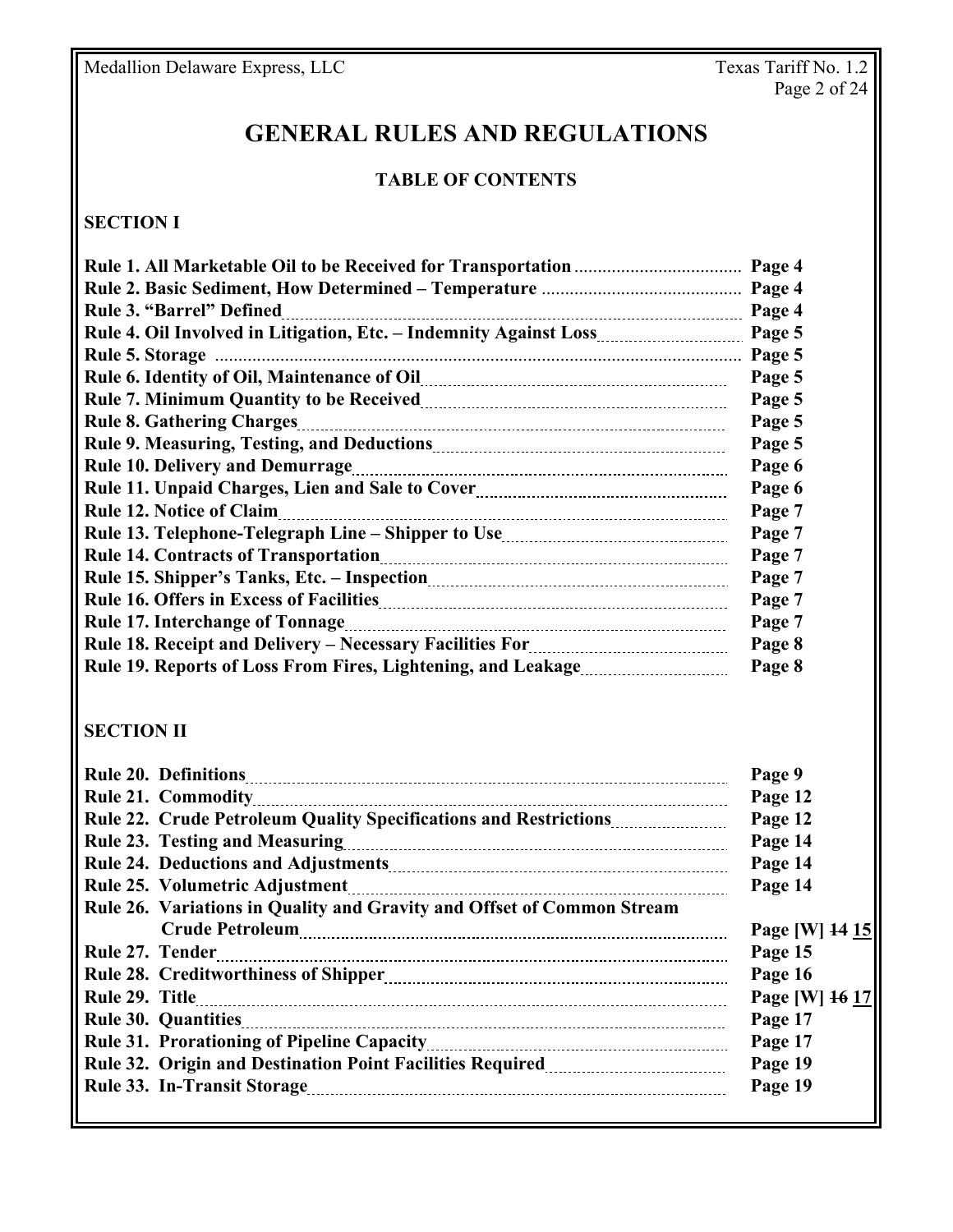Medallion Delaware Express, LLC

| <b>Rule 34. Pipeage or Other Contracts</b> | Page 20        |
|--------------------------------------------|----------------|
|                                            | Page 20        |
| <b>Rule 36. Delivery and Demurrage</b>     | Page 20        |
|                                            | Page 21        |
|                                            | Page 21        |
|                                            | Page 21        |
|                                            | Page 22        |
|                                            | Page 22        |
|                                            | Page [W] 22 23 |
|                                            | Page 23        |
| Rule 44. Claims, Time for Filing           | Page 23        |
|                                            | Page 24        |
|                                            |                |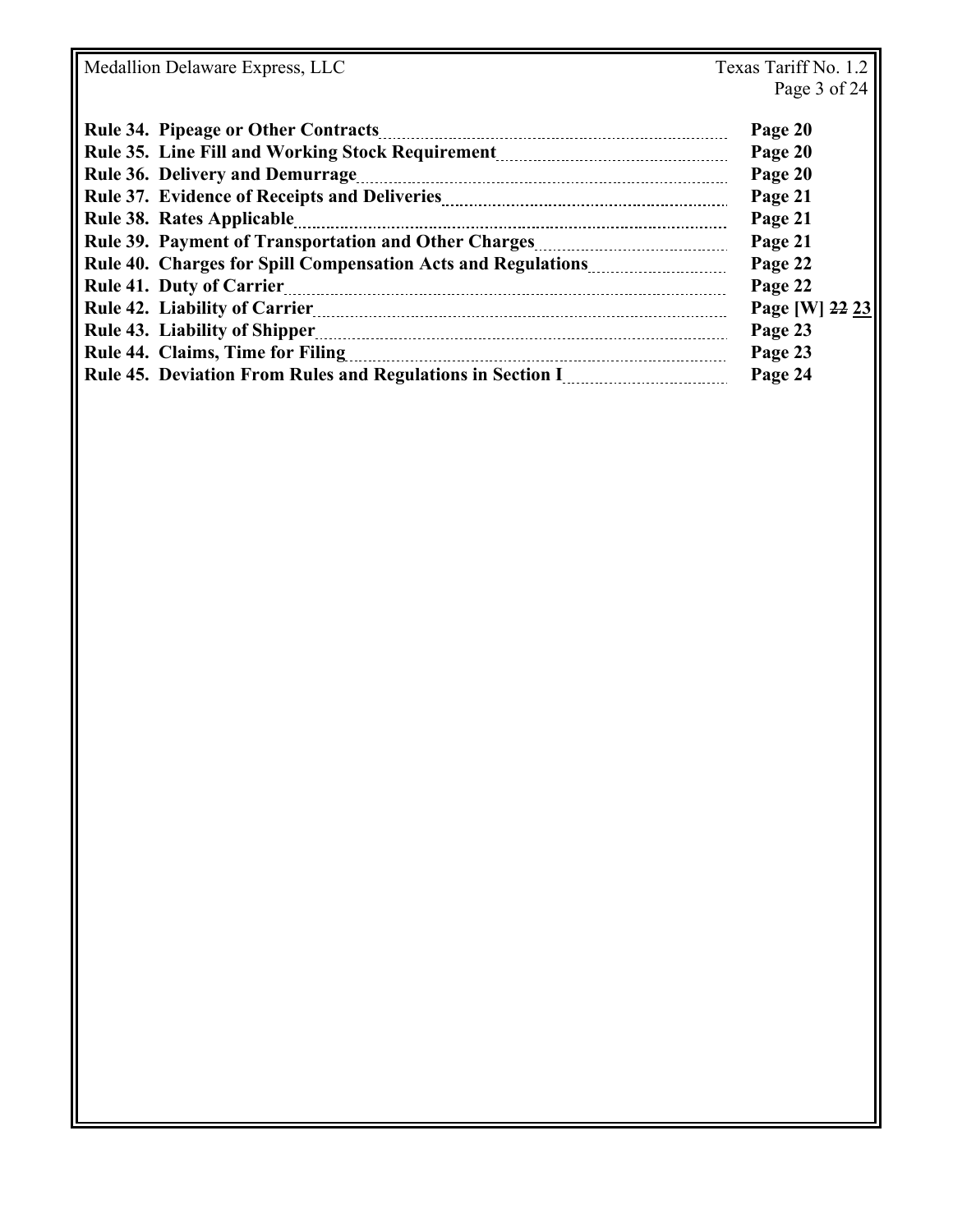# **GENERAL RULES AND REGULATIONS**

# **GENERAL APPLICATION**

Carrier provides transportation of Crude Petroleum between the Origin Points and Destination Points provided under this Tariff's terms and conditions.

# **SECTION I**

### **RULES AND REGULATIONS OF RAILROAD COMMISSION OF TEXAS RULE 3.71, PIPELINE TARIFFS**

### **RULE 1 – ALL MARKETABLE OIL TO BE RECEIVED FOR TRANSPORTATION**

By the term "marketable oil" is meant any crude petroleum adapted for refining or fuel purposes, properly settled and containing not more than two percent (2%) of basic sediment, water, or other impurities above a point six (6) inches below the pipeline connection with the tank. Pipelines shall receive for transportation all such "marketable oil" tendered; but no pipeline shall be required to receive for shipment from any one (1) person an amount exceeding three thousand (3,000) barrels of petroleum in any one (1) day; and, if the oil tendered for transportation differs materially in character from that usually produced in the field and being transported therefrom by the pipeline, then it shall be transported under such terms as the shipper and the owner of the pipeline may agree or the commission may require. [Amended by Rules 22 and 23 in Section II below].

### **RULE 2 – BASIC SEDIMENT, HOW DETERMINED – TEMPERATURE**

In determining the amount of sediment, water, or other impurities, a pipeline is authorized to make a test of the oil offered for transportation from an average sample from each such tank, by the use of centrifugal machine, or by the use of any other appliance agreed upon by the pipeline and the shipper. The same method of ascertaining the amount of the sediment, water, or other impurities shall be used in the delivery as in the receipt of oil. A pipeline shall not be required to receive for transportation, nor shall consignee be required to accept as a delivery, any oil of a higher temperature than ninety degrees Fahrenheit (90° F), except that during the summer oil shall be received at any atmospheric temperature, and may be delivered at like temperature. Consignee shall have the same right to test the oil upon delivery at destination that the pipeline has to test before receiving from the shipper. [Amended by Rule 22 in Section II below].

### **RULE 3 – "BARREL" DEFINED**

For the purpose of these Section I Rules, a "barrel" of crude petroleum is declared to be forty-two (42) gallons of 231 cubic inches per gallon at sixty degrees Fahrenheit (60° F).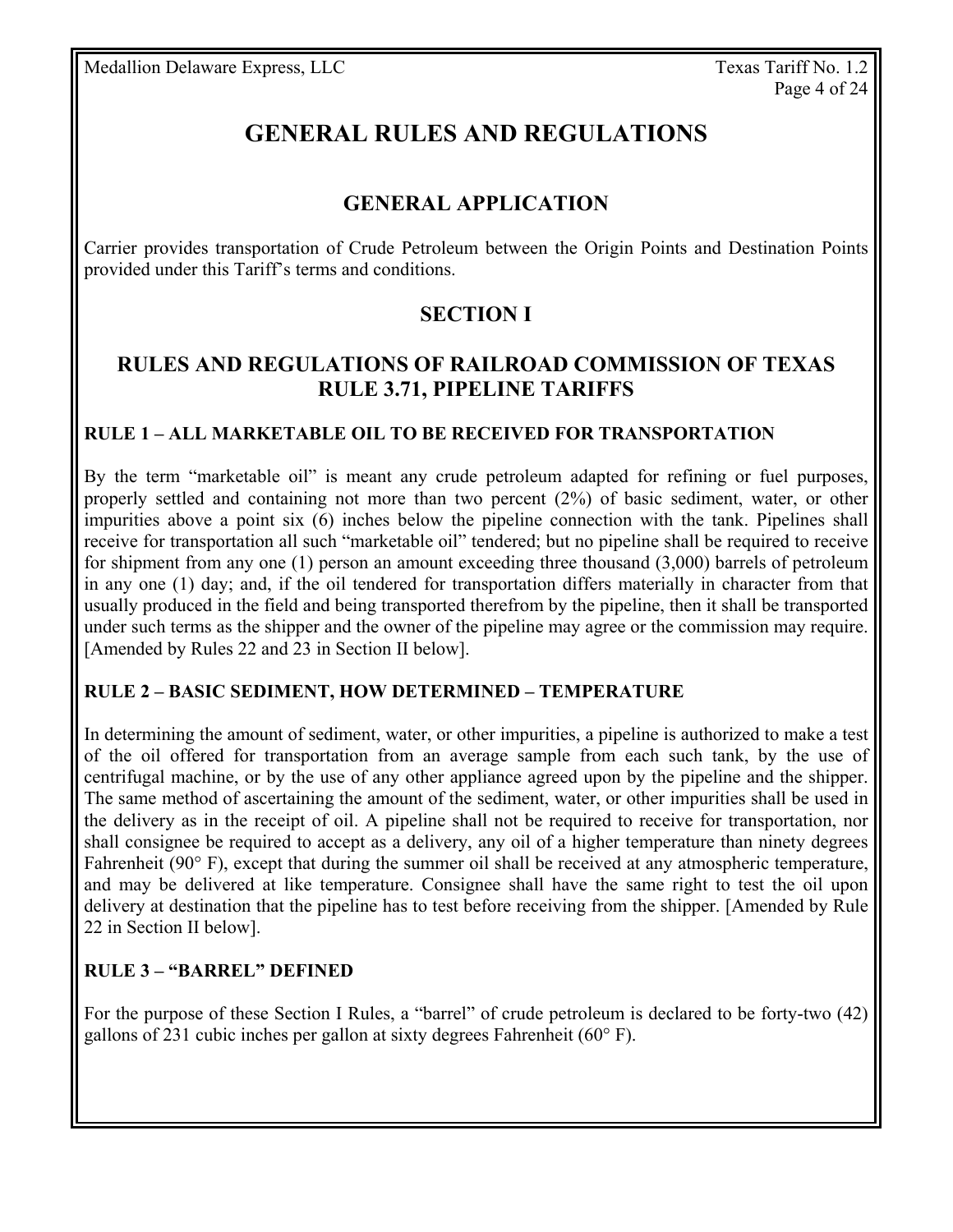### **RULE 4 – OIL INVOLVED IN LITIGATION, ETC. -- INDEMNITY AGAINST LOSS**

When any oil offered for transportation is involved in litigation, or the ownership is in dispute, or when the oil appears to be encumbered by lien or charge of any kind, the pipeline may require of shippers an indemnity bond to protect it against all loss. [Amended by Rule 29 in Section II below]

### **RULE 5 – STORAGE**

Each pipeline shall provide, without additional charge, sufficient storage such as is incidental and necessary to the transportation of oil, including storage at destination or so near thereto as to be available for prompt delivery to destination point, for five (5) days from the date of order of delivery at destination. [Amended by Rules 32 and 33 in Section II below]

### **RULE 6 – IDENTITY OF OIL, MAINTENANCE OF OIL**

A pipeline may deliver to consignee either the identical oil received for transportation, subject to such consequence of mixing with other oil as are incident to the usual pipeline transportation or it may make delivery from its common stock at destination; provided, if this last be done, the delivery shall be of substantially like kind and market value. [Amended by Rule 26 in Section II below]

### **RULE 7 – MINIMUM QUANTITY TO BE RECEIVED**

A pipeline shall not be required to receive less than one (1) tank carload of oil when oil is offered for loading into tank cars at destination of the pipeline. When oil is offered for transportation for other than tank car delivery, a pipeline shall not be required to receive less than five hundred (500) barrels. [Amended by Rule 30 in Section II below]

### **RULE 8 – GATHERING CHARGES**

Tariffs to be filed by a pipeline shall specify separately the charges for gathering of the oil, for transportation, and for delivery.

#### **RULE 9 – MEASURING, TESTING, AND DEDUCTIONS (REFERENCE SPECIAL ORDER NUMBER 20-63,098 EFFECTIVE JUNE 18, 1973) [Amended by Rules 22, 23, 24, and 25 in Section II below]**

- a. Except as provided in subparagraph (b) of this paragraph, all crude oil tendered to a pipeline shall be gauged and tested by a representative of the pipeline prior to its receipt by the pipeline. The shipper may be present or represented at the gauging or testing. Quantities shall be computed from correctly compiled tank tables showing 100% of the full capacity of the tanks.
- b. As an alternative to the method of measurement provided in subparagraph (a) of this paragraph, crude oil and condensate may be measured and tested, before transfer of custody to the initial transporter, by: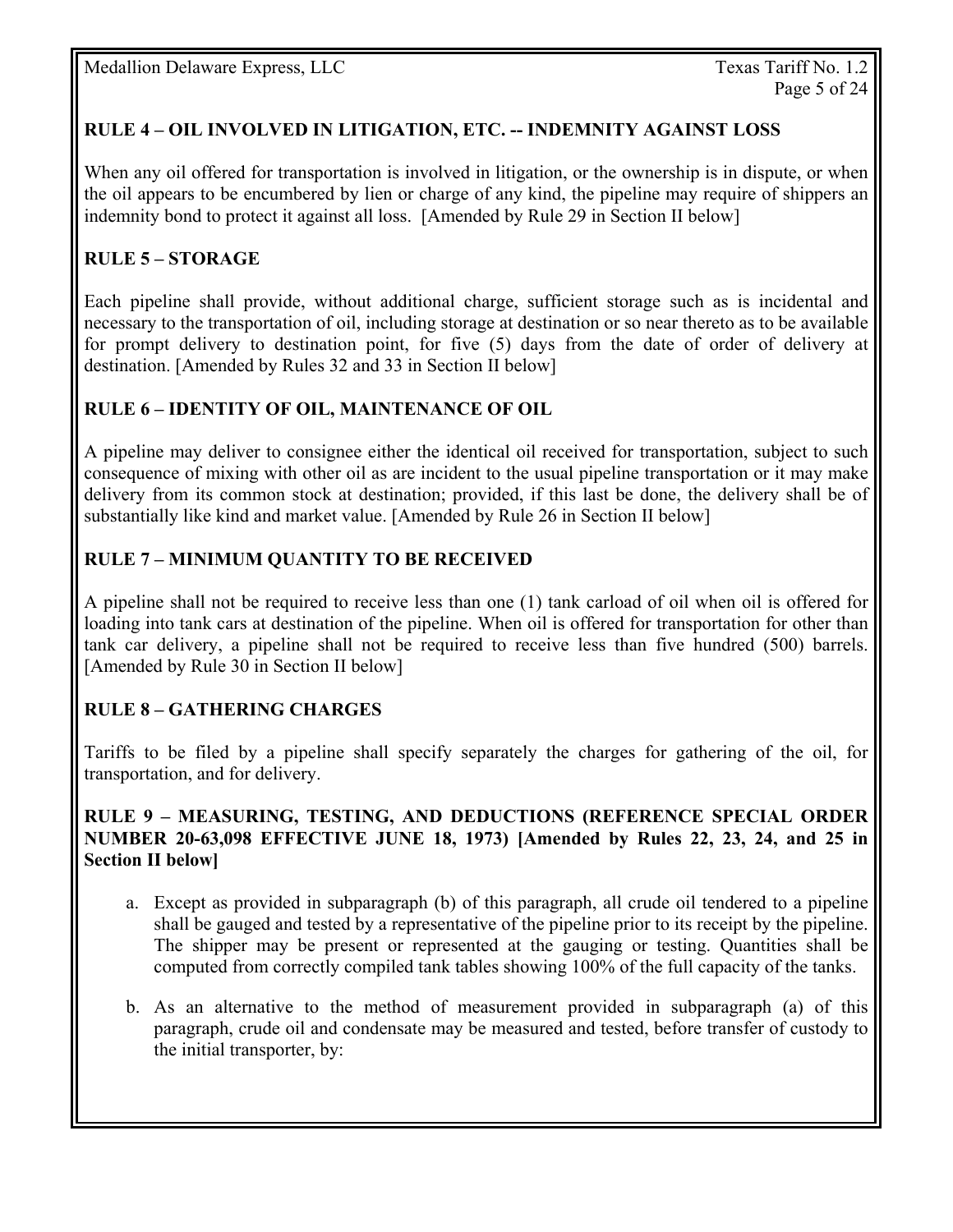- i. Lease automatic custody transfer (LACT) equipment, provided such equipment is installed and operated in accordance with the latest revision of American Petroleum Institute (API) Manual of Petroleum Measurement Standards, Chapter 6.1; or
- ii. Any device or method, approved by the commission or its delegate, which yields accurate measurements of crude oil or condensate.
- c. Adjustments to the quantities determined by the methods described in subparagraphs (a) or (b) of this paragraph shall be made for temperature from the nearest whole number degree to the basis of sixty degrees Fahrenheit ( $60^{\circ}$  F) and to the nearest 5/10 API degree gravity in accordance with the volume correction Tables 5A and 6A contained in API Standard 2540, American Society for Testing Materials 01250, Institute of Petroleum 200, first edition, August, 1980. A pipeline may deduct the basic sediment, water, and other impurities as shown by the centrifugal or other test agreed upon by the shipper and pipeline; and 1.0% for evaporation and loss during transportation. The net balance shall be the quantity deliverable by the pipeline. In allowing the deductions, it is not the intention of the commission to affect any tax or royalty obligations imposed by the laws of Texas on any producer or shipper of crude oil.
- d. A transfer of custody of crude between transporters is subject to measurement as agreed upon by the transporters.

### **RULE 10 – DELIVERY AND DEMURRAGE**

Each pipeline shall transport oil with reasonable diligence, considering the quality of the oil, the distance of transportation, and other material elements, but at any time after receipt of a consignment of oil, upon twenty-four (24) hours' notice to the consignee, may offer oil for delivery from its common stock at the point of destination, conformable to Rule 6, at a rate not exceeding ten thousand (10,000) barrels per day of twenty-four (24) hours. Computation of time of storage (as provided for in Rule 5) shall begin at the expiration of such notice. At the expiration of the time allowed in Rule 5 for storage at destination, a pipeline may assess a demurrage charge on oil offered for delivery and remaining undelivered, at a rate for the first ten (10) days of one-tenth of one cent (\$.001) per barrel; and thereafter at a rate of threefourths of one cent (\$.0075) per barrel, for each day of twenty-four (24) hours or fractional part thereof. [Amended by Rule 36 in Section II below]

### **RULE 11 – UNPAID CHARGES, LIEN AND SALE TO COVER**

A pipeline shall have a lien on all oil to cover charges for transportation, including demurrage, and it may withhold delivery of oil until the charges are paid. If the charges shall remain unpaid for more than five (5) days after notice of readiness to deliver, the pipeline may sell the oil at public auction at the general office of the pipeline on any day not a legal holiday. The date for the sale shall be not less than forty-eight (48) hours after publication of notice in a daily newspaper of general circulation published in the city where the general office of the pipeline is located. The notice shall give the time and place of the sale, and the quantity of the oil to be sold. From the proceeds of the sale, the Pipeline Operator may deduct all charges lawfully accruing, including demurrage, and all expenses of the sale. The net balance shall be paid to the person lawfully entitled thereto. [Amended by Rules 36 and 39 in Section II below]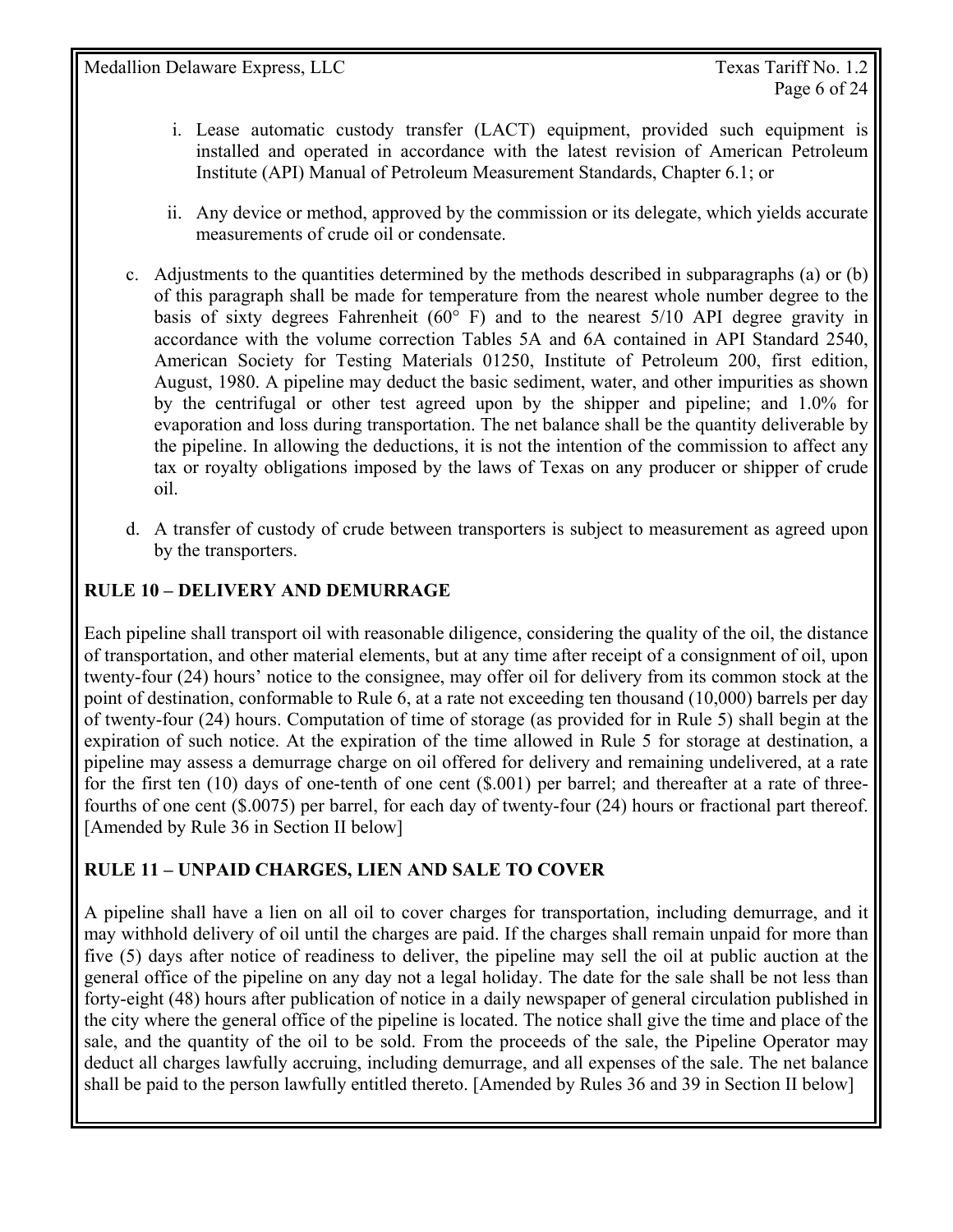### **RULE 12 – NOTICE OF CLAIM**

Notice of claims for loss, damage, or delay in connection with the shipment of oil must be made in writing to the pipeline within ninety-one (91) days after the damage, loss, or delay occurred. If the claim is for failure to make delivery, the claim must be made within ninety-one (91) days after a reasonable time for delivery has elapsed. [Amended by Rule 44 in Section II below]

### **RULE 13 – TELEPHONE-TELEGRAPH LINE – SHIPPER TO USE**

If a pipeline maintains a private telegraph or telephone line, a shipper may use it without extra charge, for messages incident to shipments. However, a pipeline shall not be held liable for failure to deliver any messages away from its office or for delay in transmission or for interruption of service.

### **RULE 14 – CONTRACTS OF TRANSPORTATION**

When a consignment of oil is accepted, the pipeline shall give the shipper a run ticket, and shall give the shipper a statement that shows the amount of oil received for transportation, the points of origin and destination, corrections made for temperature, deductions made for impurities, and the rate for such transportation. [Amended by Rule 37 in Section II below]

### **RULE 15 – SHIPPER'S TANKS, ETC. – INSPECTION**

When a shipment of oil has been offered for transportation, the pipeline shall have the right to go upon the premises where the oil is produced or stored, and have access to any and all tanks or storage receptacles for the purpose of making any examination, inspection, or test authorized by these Rules.

### **RULE 16 – OFFERS IN EXCESS OF FACILITIES**

If oil is offered to any pipeline for transportation in excess of the amount that can be immediately transported, the transportation furnished by the pipeline shall be apportioned among all shippers in proportion to the amounts offered by each; but no offer for transportation shall be considered beyond the amount which the person requesting the shipment then has ready for shipment by the pipeline. The pipeline shall be considered as a shipper of oil produced or purchased by itself and held for shipment through its line, and its oil shall be entitled to participate in such apportionment. [Amended by Rule 31 in Section II below]

### **RULE 17 – INTERCHANGE OF TONNAGE**

Pipelines shall provide the necessary connections and facilities for the exchange of tonnage at every locality reached by two or more pipelines, when the commission finds that a necessity exists for connection, and under such regulations as said commission may determine in each case. [Amended by Rule 32 in Section II below]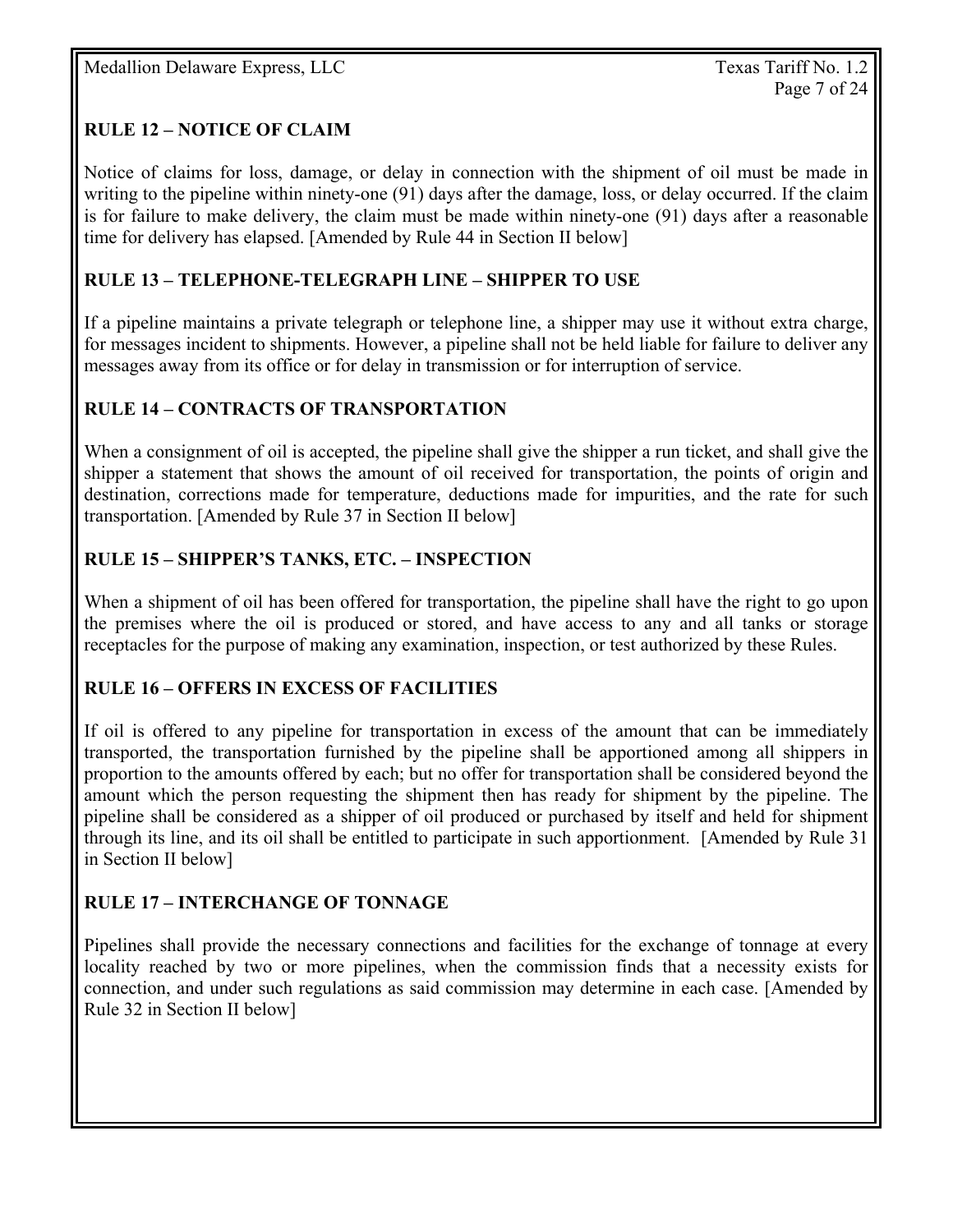### **RULE 18 – RECEIPT AND DELIVERY – NECESSARY FACILITIES FOR**

Each pipeline shall install and maintain facilities for the receipt and delivery of marketable crude petroleum of shippers at any point on its line if the commission finds that a necessity exists therefor, and under regulations by the commission. [Amended by Rule 32 in Section II below]

#### **RULE 19 – REPORTS OF LOSS FROM FIRES, LIGHTNING AND LEAKAGE [Amended by Rules 42 and 43 in Section II below]**

- a. Each pipeline shall immediately notify the commission, electronically or by telephone, of each fire that occurs at any oil tank owned or controlled by the pipeline, or of any tank struck by lightning. Each pipeline shall in like manner report each break or leak in any of its tanks or pipelines from which more than five (5) barrels escapes. Each pipeline shall file the required information with the commission in accordance with the appropriate commission form within thirty (30) days of the spill or leak.
- b. No risk of fire, storm, flood, or act of God, and no risk resulting from riots, insurrection, rebellion, war, or act of the public enemy, or from quarantine or authority of law or any order, requisition, or necessity of the government of the United States in time of war, shall be borne by a pipeline, nor shall any liability accrue to it from any damage thereby occasioned. If loss of any crude oil from any such causes occurs after the oil has been received for transportation, and before it has been delivered to the consignee, the shipper shall bear a loss in such proportion as the amount of his shipment is to all of the oil held in transportation by the pipeline at the time of such loss, and the shipper shall be entitled to have delivered only such portion of his shipment as may remain after a deduction of his due proportion of such loss, but in such event the shipper shall be required to pay charges only on the quantity of oil delivered. This rule shall not apply if the loss occurs because of negligence of the pipeline.
- c. Common carrier pipelines shall mail (return receipt requested) or hand deliver to landowners (persons who have legal title to the property in question) and residents (persons whose mailing address is the property in question) of land upon which a spill or leak has occurred, all spill or leak reports required by the commission for that particular spill or leak within thirty (30) days of filing the required reports with the commission. Registration with the commission by landowners and residents for the purpose of receiving spill or leak reports shall be required every five (5) years, with renewal registration starting January 1, 1999. If a landowner or resident is not registered with the commission, the common carrier is not required to furnish such reports to the resident or landowner.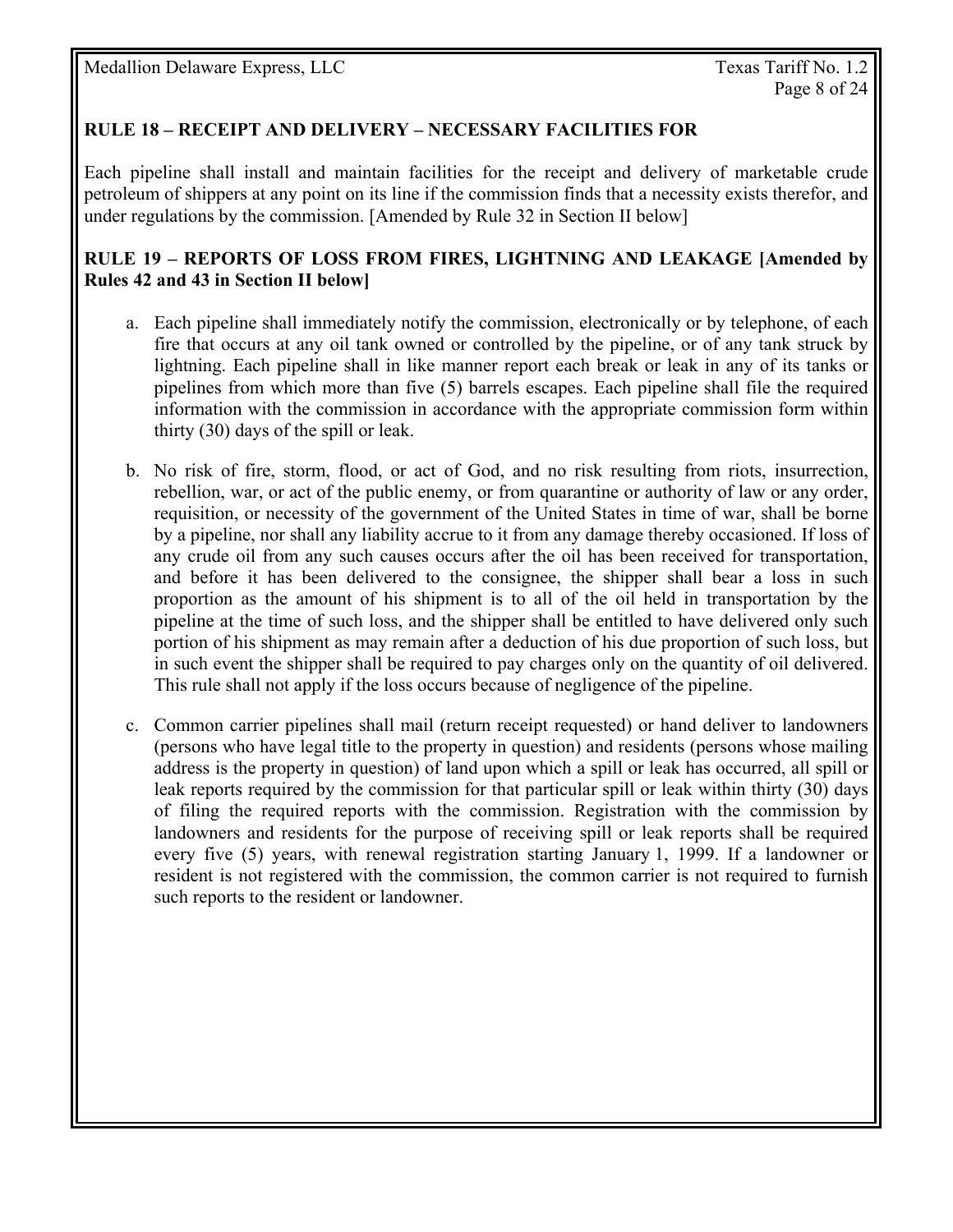### **SECTION II**

# **SUPPLEMENTAL MEDALLION DELAWARE EXPRESS, LLC RULES AND REGULATIONS GOVERNING CRUDE PETROLEUM TRANSPORTATION BY PIPELINE**

### **DEFINITIONS**

#### **RULE 20 – DEFINITIONS**

"**Actual Shipment**" means the volumes of Crude Petroleum physically tendered at an Origin Point by an individual Shipper during a month under **[C]** the Tariffs **[N]** this Tariff.

**[N]** "**Affected Segment**" means a segment of Carrier's Pipeline impacted by a Proration Event.

"**API**" means the American Petroleum Institute.

"**ASTM**" means the American Society for Testing Materials.

"**Available Capacity**" means the operationally available capacity to Shippers on Carrier's Pipeline or **[C]** a particular segment on Carrier's Pipeline; **[N]** an Affected Segment, as applicable.

"**Barrel**" means forty-two (42) U.S. gallons at sixty degrees Fahrenheit (60° F) and zero (0) gauge pressure if the vapor pressure is at or below atmospheric pressure, or at equilibrium pressure if the vapor pressure is above atmospheric pressure.

"**Base Period**" means the previous eighteen (18) months beginning with the nineteenth (19<sup>th</sup>) month prior to the current Proration Month, except that, during the initial eighteen (18) months **[C]** of this Tariff's operation **[N]** commencing on the Expansion Effective Date, the Base Period shall be as provided in Rule 31(g). Previous Proration Months, as well as months in which no apportionment was in effect, will be included in the rolling eighteen (18) month Base Period.

"**Batch,**" "**Batched,**" or "**Batched Shipments"** means transportation of Crude Petroleum that is tendered at the Origin Point in which Shipper has provided or arranged for adequate storage at a location(s) and capacity(ies) which, in Carrier's sole discretion, are sufficient to permit Carrier to physically segregate Shipper's quantities for Delivery.

"**Carrier**" means Medallion Delaware Express, LLC.

"**Carrier's Pipeline**" means Carrier's Crude Petroleum pipeline facilities originating at the Origin Point(s) and terminating at the Destination Point(s) **[C]** as reflected in the Rates Tariff, as may be amended from time to time.

**[N]** "**Claims**" has the meaning set forth in Rule 44.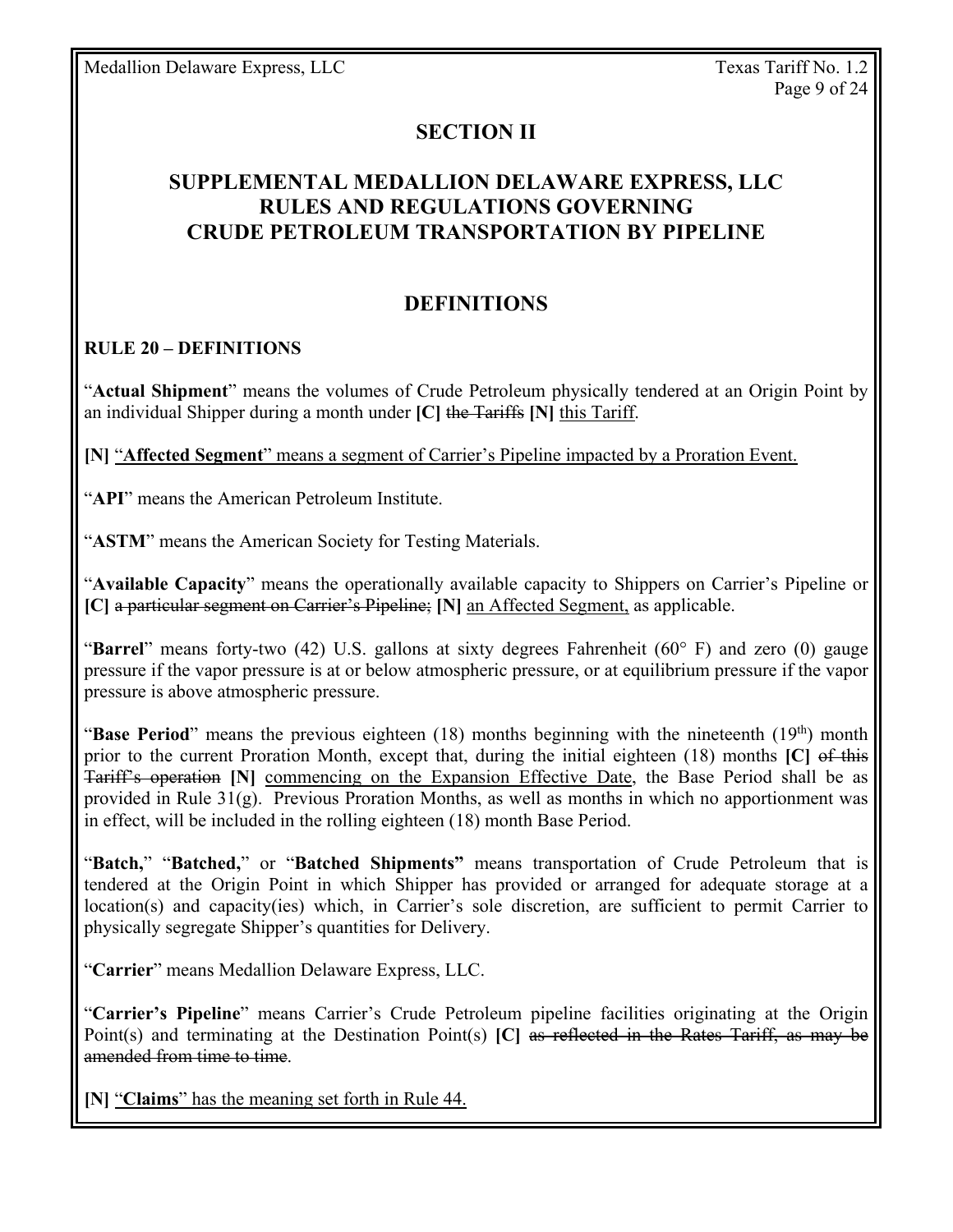"**Common Stream**" means Crude Petroleum, Tendered or Received at Carrier's Pipeline and associated facilities as designated in the related tariffs and moved through Carrier's Pipeline, which is commingled or intermixed with other Crude Petroleum of like characteristics and quality. A Common Stream may be made up of one or more Tenders of Crude Petroleum provided that each Tender of Crude Petroleum meets the quality specifications, as set out in Rule 22. Common Streams and characteristics of each shall be determined by Carrier in its sole discretion.

"**Consignee**" means the party that Shipper has authorized to accept the Delivery from Carrier of Crude Petroleum at the Destination Point.

"**Crude Petroleum**" means West Texas Intermediate Light Sweet Crude Oil from oil and gas wells which has not been blended or mixed with other grades of crude oil or "indirect products" (as defined below) and which meet the required specifications established pursuant to Rule 22 of this Tariff. For the avoidance of doubt, Crude Petroleum shall exclude, and Carrier shall not be required to transport, "indirect liquid products of oil or gas wells" sometimes referred to as "indirect products", meaning the liquid products resulting from the operation of gasoline recovery plants, gas recycling plants, condensate or distillate recovery equipment in gas or oil fields, or a mixture of such products.

"**Delivery,**" "**Deliver,**" "**Deliveries,**" or "**Delivered**" means the transfer of physical and legal custody of Crude Petroleum from Carrier at the Destination Point to Shipper or its Consignee.

"**Destination Point**" means the point(s) of Delivery, as specified in the Rates Tariff.

"**[N] Expansion Effective Date**" has the meaning set forth in Rule 31(g).

"**Gravity**" means gravity determined in accordance with ASTM Designation D-287.

"**In-Transit Point**" means Carrier's point of connection with the facilities of third-party storage providers, including an affiliate of Carrier. The current In-Transit Point on Carrier's Pipeline is at the Independence Station.

"**Joint Tariff**" means the tariff publications applicable to the Joint Tariff Service, including **[N]** any supplements and revisions thereto, as **[N]** may be filed and maintained by Carrier with the RRC **[N]**  from time to time for the transportation of Crude Petroleum **[N]** rendered in intrastate commerce in connection with Medallion Pipeline Company, LLC.

"**Joint Tariff Allocated Quantity**" means a quantity determined by multiplying the Joint Tariff Capacity Ratio by the Available Capacity.

"**Joint Tariff Capacity Ratio**" means, as of the time of the determination, a fraction the numerator of which is the Joint Tariff MDQ on the **[W]** affected segment Affected Segment for the Proration Month and the denominator of which is the sum of such Joint Tariff MDQ and the Local Tariff Capacity on the **[W]** affected segment Affected Segment.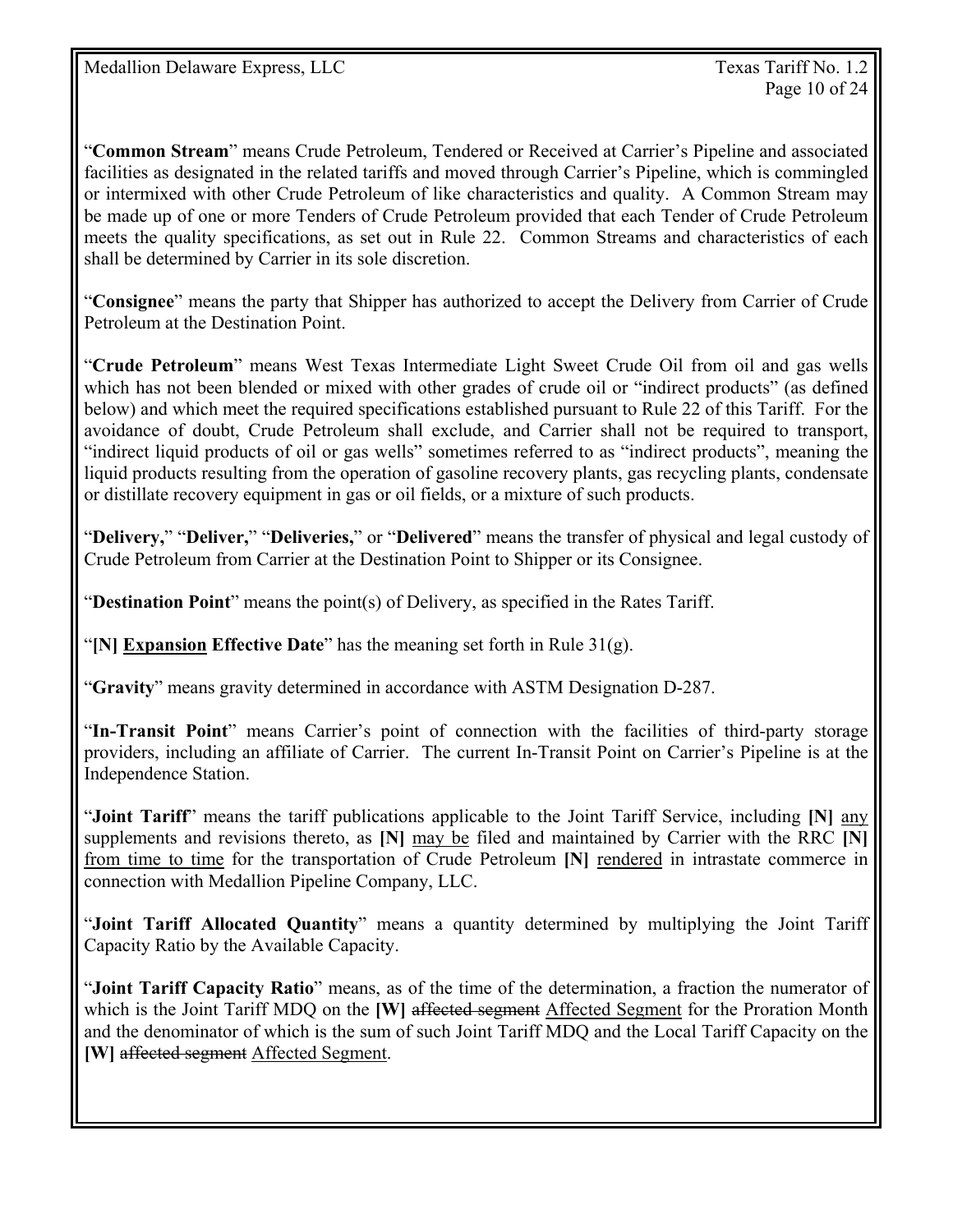Page 11 of 24

"**Joint Tariff MDQ**" means a quantity for the applicable Proration Month equal to the sum of the Joint Tariff (i) aggregate Shipper MDQs of Acreage Dedication Shippers, and (ii) aggregate Committed Volumes of Volume Commitment Shippers (for purposes of this definition only, the terms "Shipper MDQs", "Acreage Dedication Shippers", "Committed Volume" and "Volume Commitment Shippers" shall have the meaning set forth in the Joint Tariff).

 "**Joint Tariff Service**" means the transportation service available to Joint Tariff Shippers pursuant to the terms of the then-effective Joint Tariff.

"**Joint Tariff Shipper**" means a person that transports Crude Petroleum pursuant to the Joint Tariff.

"**Local Tariff Allocated Quantity**" means a quantity equal to the Available Capacity less the Joint Tariff Allocated Quantity.

"**Local Tariff Capacity**" means the aggregate capacity **[C]** between each Origin Point and Destination Point on Carrier's Pipeline as set forth in each Petition for Declaratory Order filed with the FERC, less the Joint Tariff MDQ.

"**Local Tariff Service**" means the transportation service available to Shippers under the terms of the Rates Tariff and Rules and Regulations Tariff for service on Carrier's Pipeline as filed and maintained by Carrier with the RRC for the transportation of Crude Petroleum in intrastate commerce.

"**New Shipper**" means, for purposes of prorationing in Rule 31, any Shipper who does not qualify as a Regular Shipper.

"**Nomination**" or "**Tender**" means any offer by a Shipper to Carrier of a stated quantity of Crude Petroleum for transportation from the Origin Point to the Destination Point in accordance with this Tariff. The definition of "**Nomination**" includes a late or revised Nomination submitted by a Shipper under Rule 27, and a Nomination for in-transit storage submitted by a Shipper under Rule 33, to the extent such Nomination is accepted by Carrier pursuant to Rule 27 or Rule 33, as applicable.

**[N]** "**Obligations**" has the meaning set forth in Rule 39.

"**Origin Point**" means the points of Receipt, as specified in the Rates Tariff.

"**PLA**" means the loss allowance described in Rule 24.

**[N]** "**Proration Event**" means an event that occurs when, based upon all valid Nominations submitted by Shippers in compliance with this Tariff and by Joint Tariff Shippers in compliance with the Joint Tariff, Carrier determines that the total volumes nominated by all Shippers and Joint Tariff Shippers for shipment on Carrier's Pipeline or a pipeline segment thereof exceed the Available Capacity of Carrier's Pipeline or a pipeline segment thereof.

"**Proration Month**" refers to a month when **[C]** , based upon all valid Nominations submitted by Shippers in compliance with this Tariff and the Joint Tariff, Carrier determines that the total volumes nominated by all Shippers and Joint Tariff Shippers for shipment on Carrier's Pipeline or a pipeline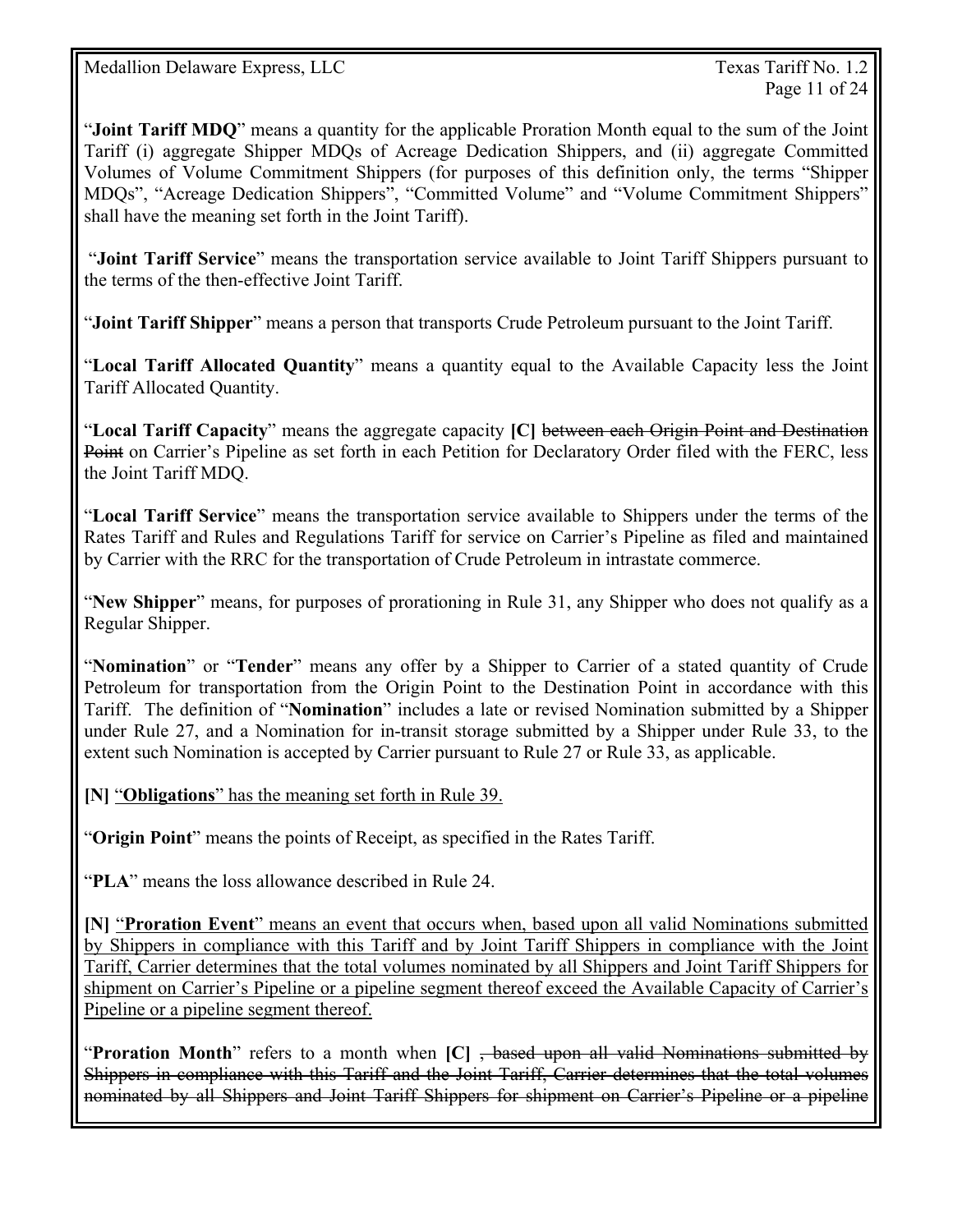segment thereof during that month exceed the Available Capacity of Carrier's Pipeline or a pipeline segment thereof [N] a Proration Event occurs.

"**Rates Tariff**" means that publication within Carrier's Tariff that sets forth the local and proportional rates applicable to the transportation of Crude Petroleum by Carrier and that makes specific reference by Texas Tariff number to this Rules and Regulations Tariff **[N]** , as filed with the RRC and as may be supplemented and amended from time to time.

"**Receipt,**" "**Receive,**" or "**Received**" means the transfer of physical and legal custody of Crude Petroleum from Shipper to Carrier at the Origin Point for transportation.

"**Regular Shipper**" means, for purposes of prorationing in Rule 31, a Shipper meeting the eligibility requirements in Rule 31(d).

"**RRC**" means the Railroad Commission of Texas.

"**Rules and Regulations Tariff**" means this Tariff; specifically, that publication within Carrier's Tariff that sets forth the rules and regulations that govern the Local Tariff Service, as filed with the RRC and as may be supplemented and amended from time to time.

"**Shipper**" means the party that arranges with Carrier for the gathering or transportation of Crude Petroleum pursuant to the terms of this Tariff.

"**Tender**" has the meaning set forth in the definition of Nomination.

# **COMMODITY DESCRIPTION AND MEASUREMENT**

### **RULE 21 – COMMODITY**

The Carrier is engaged in the transportation of Crude Petroleum and will not accept any other commodity for transportation, except as provided herein.

### **RULE 22 – CRUDE PETROLEUM QUALITY SPECIFICATIONS AND RESTRICTIONS**

Crude Petroleum shall be accepted for transportation only when such Crude Petroleum meets the following quality specifications. These specifications shall apply to each Barrel of a Shipper's Nomination and not be limited to the composite sample of the Nomination:

- (a) API Gravity of between thirty six degrees  $(36^{\circ})$  and forty four degrees  $(44^{\circ})$ ;
- (b) the true vapor pressure of such volumes does not exceed 11 psia or result in Carrier's noncompliance with federal, state, or local requirements regarding hydrocarbon emissions;
- (c) has a Reid vapor pressure less than 9.0 psia at a temperature of one hundred degrees Fahrenheit (100° F);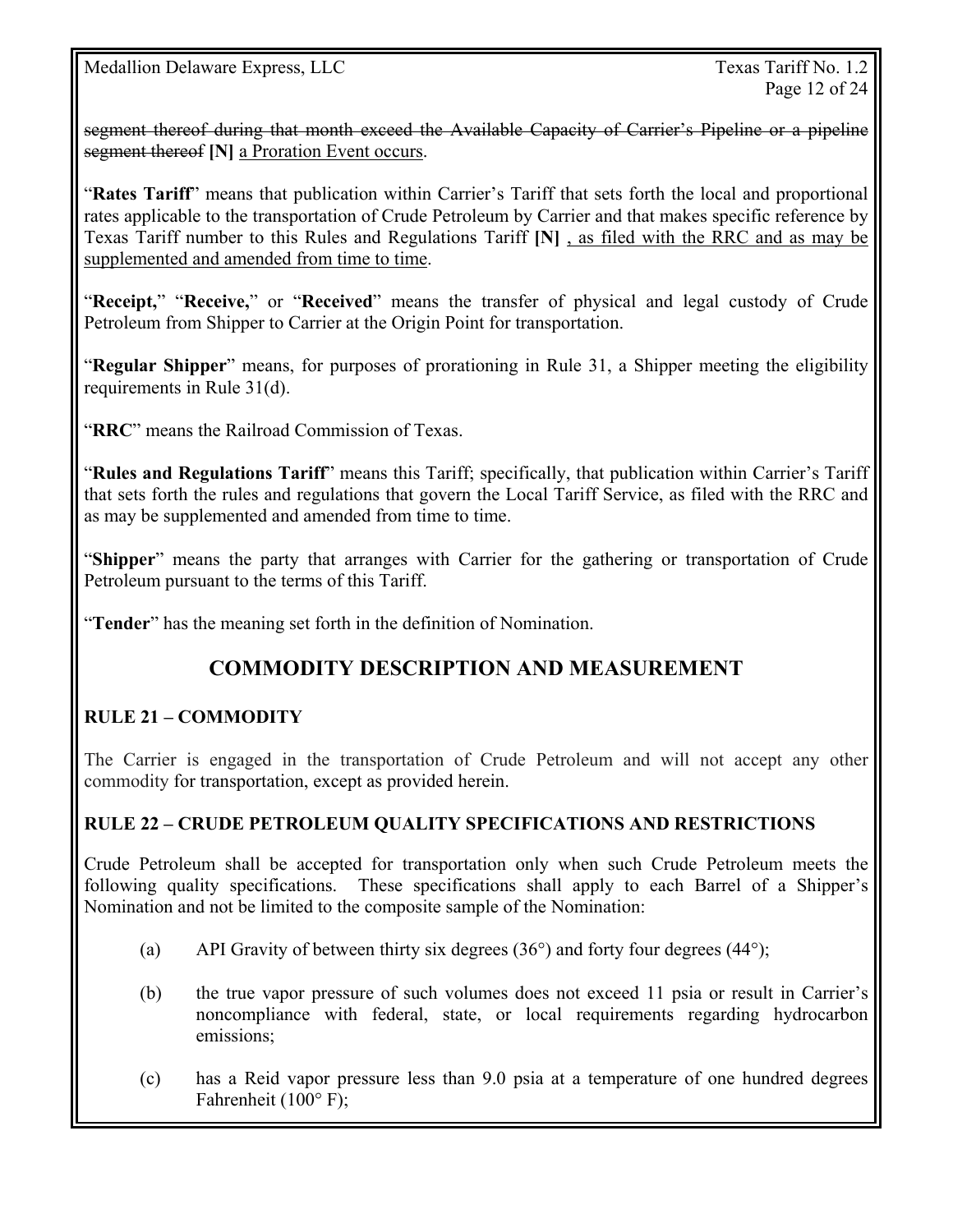- (d) basic sediment, water, and other impurities of one percent (1%) or less;
- (e) temperature of one hundred and twenty degrees Fahrenheit (120° F) or less;
- (f) the sulfur content does not exceed forty five hundredths of one percent  $(0.45\%)$  by weight:
- (g) readily susceptible to transportation through Carrier's existing facilities; and
- (h) will not materially affect the quality of other shipments or cause disadvantage to other Shippers or Carrier.

Carrier may waive the foregoing specifications on a not unduly discriminatory basis where, in Carrier's sole judgment, the Receipt of any affected Barrels at particular Origin Points would not (i) adversely impact the ability of the Common Stream to remain within the foregoing quality specifications or, if not in compliance with such quality specifications, adversely impact the ability of Deliveries to the affected Destination Points to satisfy the tariff quality specifications of directly connected downstream pipeline carriers (including the requirements of the connection agreements entered into with such carriers), and (ii) otherwise adversely impact Carrier's Pipeline or its operations.

Carrier reserves the right to reject Crude Petroleum that, in its sole discretion, does not meet the quality specifications referenced above. In addition, Carrier shall reject Crude Petroleum containing contaminants including, but not limited to, chemicals such as chlorinated and/or oxygenated hydrocarbons and/or heavy metals such as lead and/or vanadium. Carrier reserves the right to reject Crude Petroleum if, in its sole discretion, Deliveries of such quantities would not meet the tariff quality specifications (including the requirements of the connection agreements entered with such carriers) of the directly interconnected downstream pipelines listed in Carrier's currently-effective Rates Tariff. Where the transportation service nominated by a Shipper is effectuated by Carrier through backhaul, displacement, and/or exchange, Carrier's determination of whether Receipts from such Shipper satisfy the quality specifications herein may be based upon the actual physical delivery path rather than the nominated delivery path.

Carrier may, at its discretion, require, approve, or reject Crude Petroleum containing, or the injection into Crude Petroleum of, corrosion inhibitors, viscosity or pour point depressants, drag reducing agent, or other such additives in the Crude Petroleum to be transported.

If Crude Petroleum is accepted from third-party owned tankage, settled bottoms in such tanks must not be above a point six inches (6") below the bottom of the pipeline connection with the tank.

Carrier reserves the right to reject Crude Petroleum, in its sole discretion, if Shipper or Consignee has failed to comply with applicable laws, rules, and regulations made by government authorities regulating shipment of Crude Petroleum.

If, upon investigation, Carrier determines that Shipper has delivered contaminated Crude Petroleum or Crude Petroleum which otherwise fails to comply with the specifications set forth above, Carrier may exclude Shipper from further entry into applicable segments of Carrier's Pipeline until Shipper is able to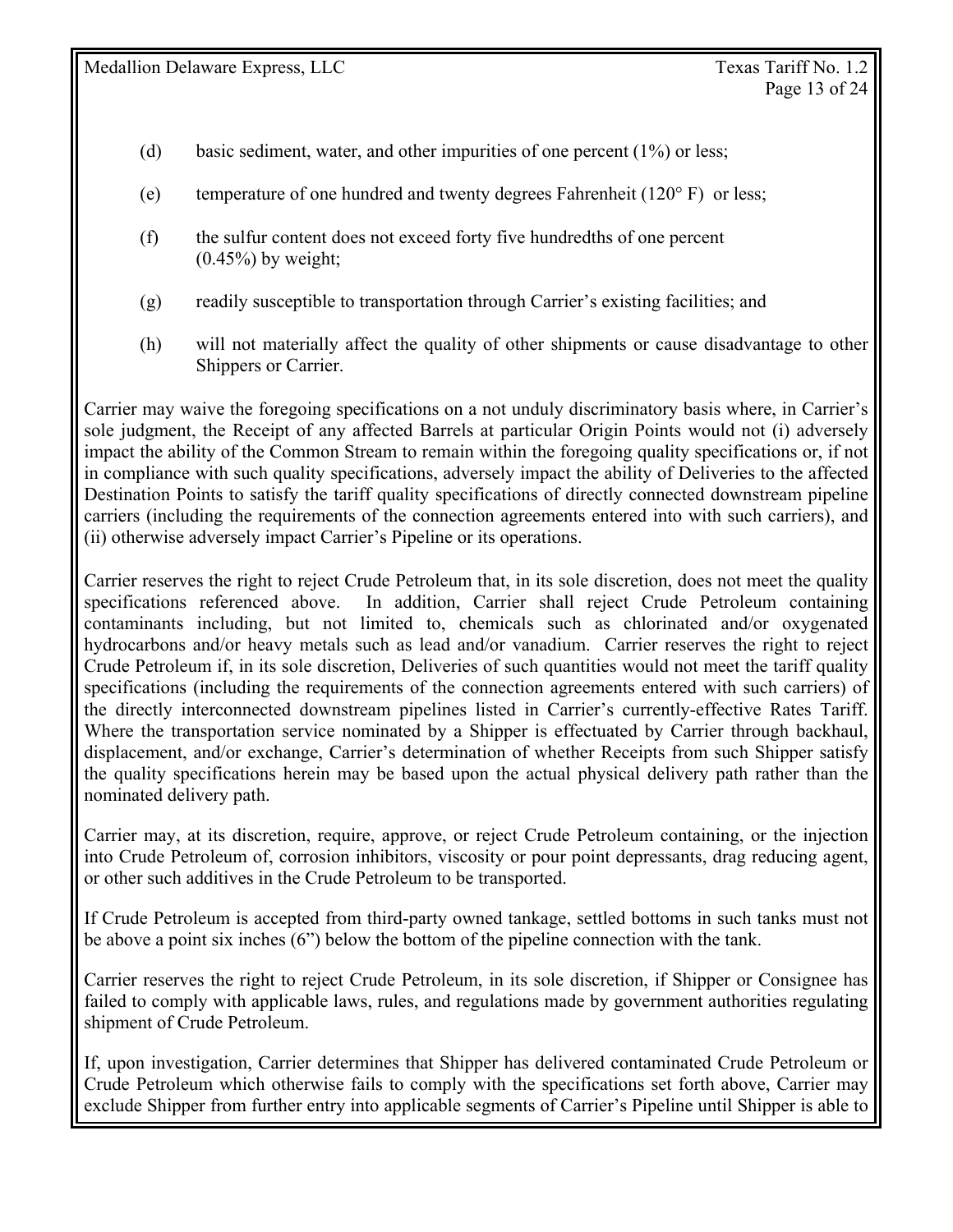comply with the quality specifications referenced above, as determined by Carrier in its sole discretion. Carrier reserves the right to dispose of any contaminated Crude Petroleum in its pipeline. Disposal, if necessary, may be made in any reasonable commercial manner, and any liability associated with the contamination or disposal of any Crude Petroleum shall be borne by the Shipper introducing the contaminated Crude Petroleum into Carrier's Pipeline**.**

Carrier may, from time to time, undertake to transport other or additional grades of crude petroleum to the extent Carrier elects, in its sole discretion, to offer such transportation by employing Batched Shipments. If, in Carrier's sole discretion, sufficient quantities are not nominated or facilities are not available to justify continued transportation of other or additional grades, Carrier may, after giving reasonable notice to Shippers who may be affected, cease transporting particular grades of crude petroleum.

Carrier may inject indirect products into Carrier's Pipeline to facilitate the efficient operation of Carrier's facilities.

### **RULE 23 – TESTING AND MEASURING**

Prior to or during Receipt of Crude Petroleum for transportation, and prior to or during release thereof for Delivery, such quantities of Crude Petroleum shall be measured and tested by a representative of Carrier. Crude Petroleum will be measured by metering.

All shipments tendered to Carrier for transportation shall be metered by a representative of Carrier prior to, or at the time of, Receipt from Shipper. Shipper or Consignee shall have the option of being present or represented during the testing or metering. The results of such testing or metering shall be final.

### **RULE 24 – DEDUCTIONS AND ADJUSTMENTS**

In measuring the quantity of Crude Petroleum Received and Delivered, corrections shall be made from quantities at actual or observed temperature to volumes at sixty degrees Fahrenheit (60° F) and for pressure to 14.696 psia. Quantities shall be corrected for this purpose by use of applicable API-ASTM volume correction factor tables.

For all shipments of Crude Petroleum, a deduction for PLA of two-tenths of one percent (0.2%) will be made to cover evaporation, interface losses, and other normal losses during transportation. Carrier, in addition, will deduct the full amount of sediment, water, and other impurities. The net balance, after applicable deduction, will be the quantity deliverable by Carrier.

### **RULE 25 – VOLUMETRIC ADJUSTMENT**

Any volumetric difference between Receipts from Shipper and Deliveries to Shipper or Consignee during a current month as a result of scheduling will be adjusted in the following month without any further liability to Carrier, taking into consideration all prior deductions allowed pursuant to the rules and regulations contained herein.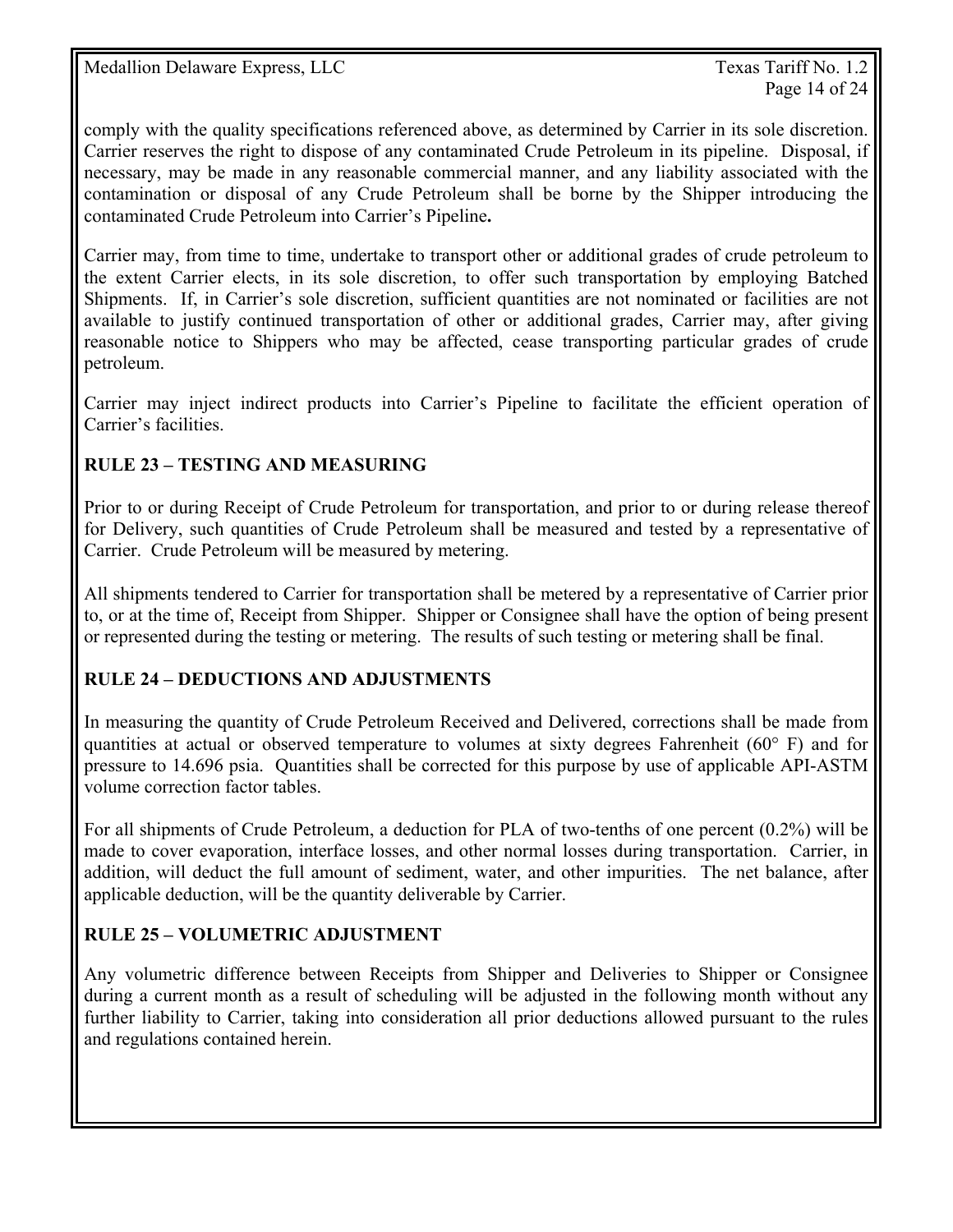#### **RULE 26 – VARIATIONS IN QUALITY AND GRAVITY AND OFFSET OF COMMON STREAM CRUDE PETROLEUM**

(a) **Delivery of Types of Crude Petroleum**. Carrier is not obligated to Deliver the identical Crude Petroleum Received by Carrier. Carrier shall not be liable for any consequence related to the mixing of Crude Petroleum tendered into the Common Stream; provided, however, Carrier shall endeavor to Deliver from its common stock Crude Petroleum that is in conformance with the specifications set forth in Rule 22. For Batched Shipments, Carrier shall not be liable for any change in quality and/or Gravity that may occur to Crude Petroleum during transportation of Batches.

### (b) **Conditions Applicable to Crude Petroleum**

 (i) The acceptance of Crude Petroleum for transportation shall be on the condition that such Crude Petroleum shall be subject to such changes in Gravity, in quality, and in value as may result from its mixture in transit with other Crude Petroleum in the Carrier's Pipeline and tanks; and

 (ii) Carrier is not liable for any loss or damage resulting from an alteration in Gravity or quality of Crude Petroleum transported by Carrier, unless the loss or damage occurs because of the gross negligence of Carrier.

 (c) CARRIER MAKES NO WARRANTY AS TO MERCHANTABILITY, FITNESS FOR A PARTICULAR PURPOSE, OR ANY OTHER WARRANTY OR REPRESENTATION WITH RESPECT TO THE GRADE OR QUALITY OF CRUDE PETROLEUM TRANSPORTED UNDER THIS TARIFF.

 (d) **Common Stream Crude Petroleum – Interconnecting Carriers**. When both receipts from and deliveries to an interconnecting pipeline of substantially the same grade of Crude Petroleum are scheduled at the same interconnection, Carrier reserves the right, with the cooperation of the operator of the interconnecting pipeline, to offset like volumes of such Common Stream Crude Petroleum in order to avoid the unnecessary use of energy which would be required to physically pump the offsetting volumes. When this right is exercised, Carrier will make the further deliveries for the Shipper involved from Carrier's Common Stream Crude Petroleum.

# **PRE-SHIPMENT REQUIREMENTS AND PROCEDURES**

### **RULE 27 – TENDER**

Shippers desiring to offer Crude Petroleum for transportation shall make a Nomination to Carrier by submitting, on Carrier's prescribed Notice of Shipment form**,** a separate Nomination for each calendar month on or before the fifteenth  $(15<sup>th</sup>)$  day of the preceding month or the nomination deadline of the applicable downstream carrier, whichever is earlier. The prescribed Notice of Shipment form, in addition, must provide a verification that the Shipper intends, after Delivery to the Destination Point, its quantities will not be transported by other carriers (including by pipeline, rail, and/or water) across state lines to its ultimate destination and, therefore, the transportation on Carrier's Pipeline is intrastate in nature and subject to this Tariff. If Carrier, after review of aggregate Nominations, determines that the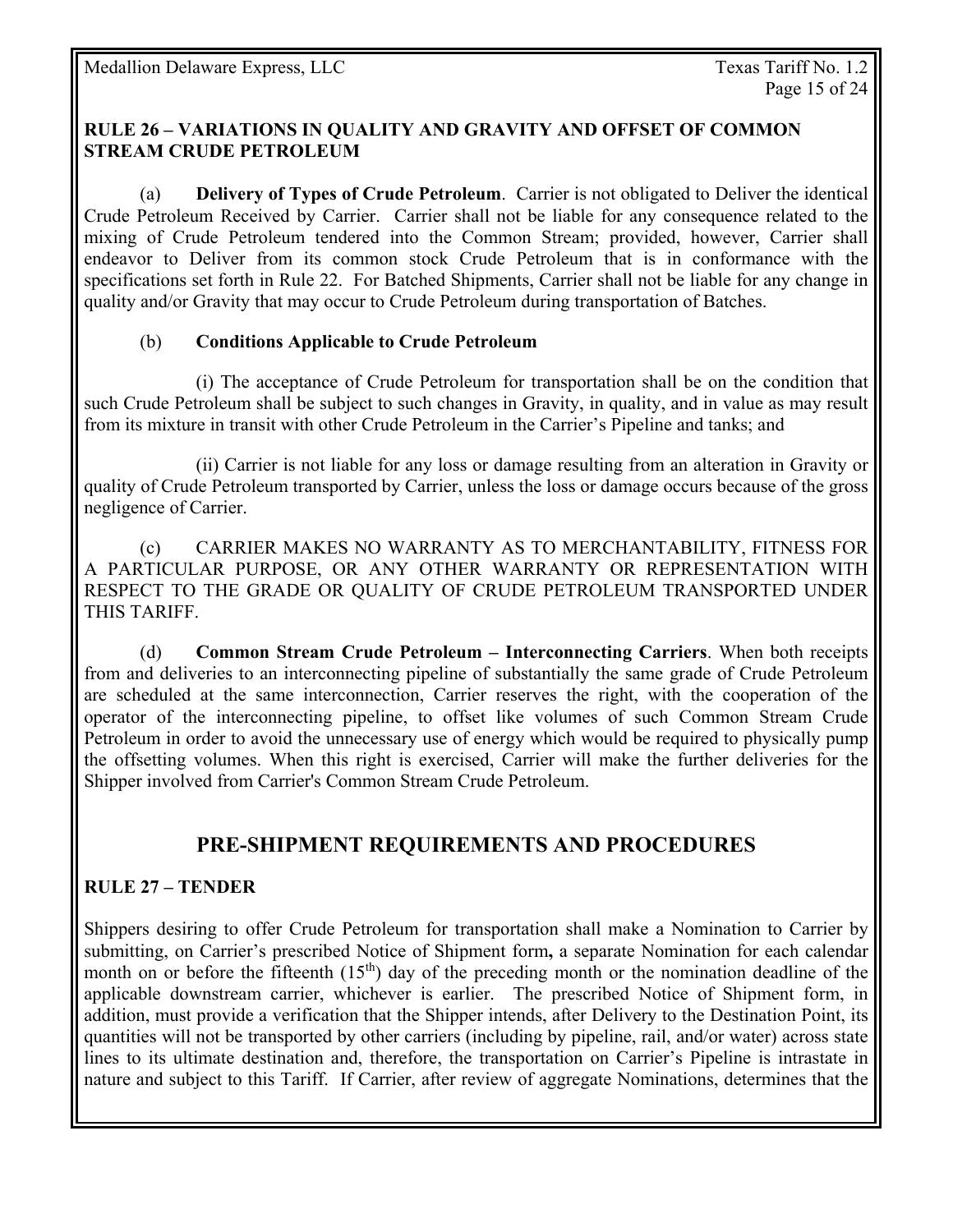valid Nominations exceed the total Available Capacity, Carrier shall submit the projected capacity proration results to Shippers.

If transportation capacity is available and operating conditions permit, Carrier, in its sole discretion, and on an equitable and non-discriminatory basis, taking into account the rights of different classes of Shippers, may accept late or revised Nominations for Crude Petroleum for transportation after the fifteenth  $(15<sup>th</sup>)$  day of the month preceding the month during which the transportation under the Nomination is to begin, including late or revised Nominations during the month in which the transportation has already begun.

Carrier shall not be obligated to accept Nominations from any Shipper unless such Shipper, upon request from Carrier, provides written third-party verification, in a form and substance satisfactory to Carrier in its sole discretion, that supports such Shipper's Nomination as in compliance with the requirements of this Tariff including, but not limited to, confirmation that the quantities nominated by Shipper are reasonable estimates of the quantities Shipper is capable of tendering for transportation, and that Shipper has provided, or arranged for access to, equipment and facilities capable of satisfactorily delivering to the Origin Point and receiving at the In-Transit Point or the Destination Point the quantities Tendered for transportation. Carrier shall not be obligated to accept a Shipper's Crude Petroleum where such verification is unacceptable to Carrier, including where a directly interconnected downstream pipeline (or other facility operator) nominated by Shipper (i) does not confirm Shipper's Nomination, in whole or in part, and/or (ii) subsequently during the month in question, reduces Shipper's previously confirmed nomination on the downstream facilities.

If, during a month in which Nominations have not been prorated pursuant to Rule 31, Carrier determines that a Shipper is not tendering the quantities that it has nominated for that month, then Carrier reserves the right to reduce such Shipper's Nomination accordingly for the balance of such month.

### **RULE 28 – CREDITWORTHINESS OF SHIPPER**

Upon the request of Carrier, all prospective and existing Shippers must submit sufficient financial information to establish creditworthiness. If in Carrier's sole discretion, a prospective Shipper is not creditworthy, or if a current Shipper's credit deteriorates, Carrier may require such Shippers to provide financial assurances, including, but not limited to: (i) prepayment of transportation charges; (ii) a guaranty in an amount sufficient to ensure payment to Carrier of all such costs and charges that could reasonably accrue, in a form and from a third party acceptable to Carrier; (iii) a letter of credit from an appropriate financial institution in a form acceptable to Carrier and in an amount sufficient to ensure payment to Carrier of all costs and charges that could reasonably accrue; or (iv) such other enforceable collateral security, including but not limited to, security agreements over assets of Shipper, in a form acceptable to Carrier.

Carrier shall not be obligated to accept Crude Petroleum, or a Nomination, for transportation from an existing or prospective Shipper if the Shipper or prospective Shipper fails to provide financial assurances within two (2) days of Shipper's receipt of Carrier's written request for such assurances.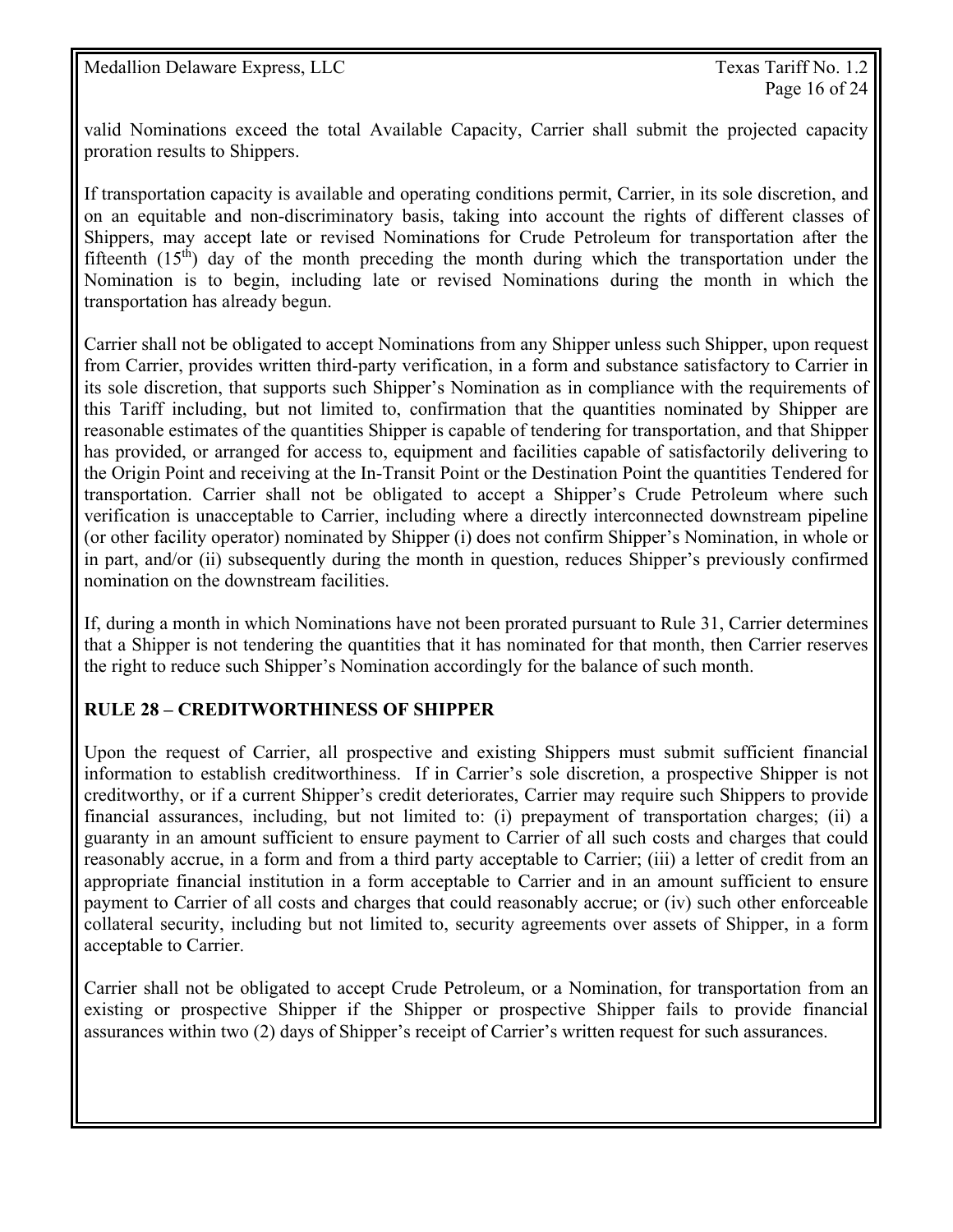### **RULE 29 – TITLE**

A Tender for shipment shall constitute a warranty by Shipper that it has unencumbered title thereto, or the unencumbered right to ship such Crude Petroleum, but acceptance shall not be deemed a representation by Carrier as to title or right. Carrier reserves the right to reject on a non-discriminatory basis any Crude Petroleum tendered for shipment that may be involved in litigation, the title or right to which may be in dispute, or that may be encumbered by lien or charge of any kind, except to the extent that Shipper submits either satisfactory proof of unencumbered title or right or a satisfactory indemnity bond.

### **RULE 30 – QUANTITIES**

Carrier may take Receipt or make Delivery of Crude Petroleum in quantities of not less than five hundred (500) bpd aggregate from one or more Shippers. Carrier reserves the right to take Receipt or make Delivery of less than five hundred (500) bpd of Crude Petroleum, if such quantity can be consolidated with other Crude Petroleum such that Carrier can make a single Delivery of not less than five hundred (500) bpd.

### **RULE 31 – PRORATIONING OF PIPELINE CAPACITY**

 (a) **Prorationing**. When a Proration Month occurs, Available Capacity will be apportioned among all valid Shipper Nominations on the basis set forth in Rule 31(b)-(g).

(b) **Division of capacity between Local and Joint Tariff Services**. If **[C]** the Proration Month occurs on a segment of Carrier's system **[N]** an Affected Segment is used to provide Joint Tariff Service, the Available Capacity on **[W]** the such **[W]** affected segment Affected Segment will first be **[C]** divided **[N]** apportioned between the Joint Tariff Service and the Local Tariff Service. The Joint Tariff Service will be allocated capacity equal to the Joint Tariff Allocated Quantity and the Local Tariff Service will be allocated capacity equal to the Local Tariff Allocated Quantity. The Local Tariff Allocated Quantity shall be divided among shipper classes in accordance with Rule  $31(c) - (g)$  below.

 (c) **Division of capacity between Shipper classes**. For each Proration Month, the Local Tariff Allocated Quantity shall be divided between Regular Shippers and New Shippers. Generally, as described in this section, up to ten percent (10%) of the Local Tariff Allocated Quantity shall be allocated first to New Shippers, and at least ninety percent (90%) of the Local Tariff Allocated Quantity shall be allocated to Regular Shippers in proportion to their usage during the Base Period.

### (1) **New Shippers**

- a) **Availability of capacity**. Not more than ten percent (10%) of the Local Tariff Allocated Quantity shall be made available to New Shippers as a class.
- b) **Allocation**. **[N]** When the Nominations made by New Shippers exceed ten percent (10%) of the Local Tariff Allocated Quantity, each New Shipper will receive a pro rata portion of the ten percent (10%) of the Local Tariff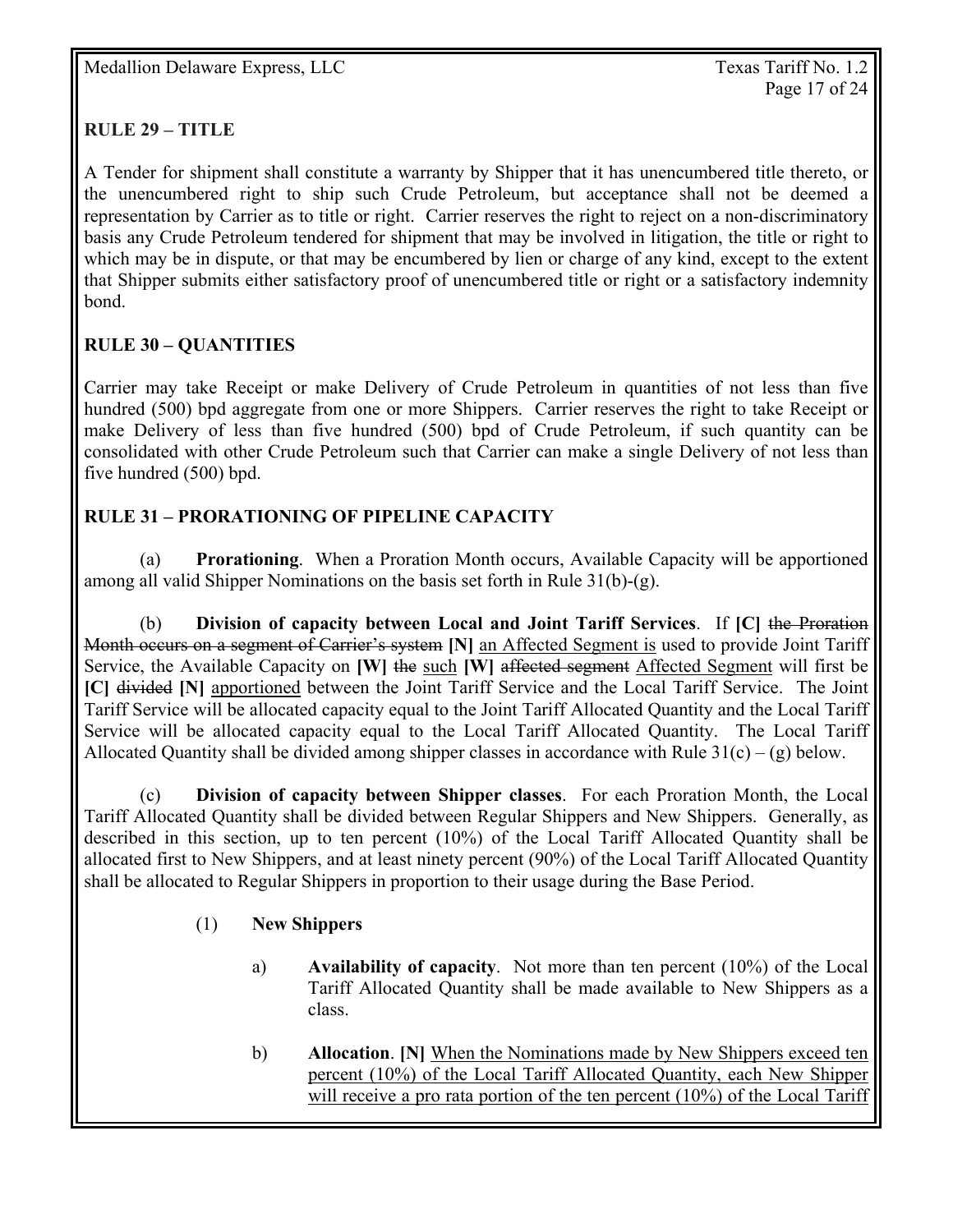Page 18 of 24

Allocated Quantity based on its Nominations. **[C]** Each New Shipper will be allocated, subject to Rule 34, a share of the capacity available to all New Shippers equal to the least of: (i) Nominations; (ii) ten percent (10%) of the Local Tariff Allocated Quantity of Carrier's Pipeline, divided by the number of New Shippers who nominated quantities for shipment during the Proration Month; or (iii) one-fifth of 10% (2.0%) of the Local Tariff Allocated Quantity of Carrier's Pipeline for the Proration Month. Any unused capacity allocated to New Shippers will become available for allocation among the Regular Shippers.

### (2) **Regular Shippers**

- a) **Availability of capacity**. The remainder of the Local Tariff Allocated Quantity will be available to any Regular Shipper that submitted valid Nominations for the Proration Month.
- b) **Allocation**. The remainder of the Local Tariff Allocated Quantity will be apportioned among all Regular Shippers. Each Regular Shipper's share of such capacity will be allocated based on its respective proportion of Deliveries during the Base Period (for example, if a Regular Shipper had five percent (5%) of Deliveries during the Base Period, that Regular Shipper shall receive five percent (5%) of the capacity available for Regular Shippers). Any unused allocated capacity by a Regular Shipper shall be reallocated among other Regular Shippers.

 (d) **Base Period Eligibility**. For a Shipper to receive Regular Shipper status for purposes of prorationing, the Shipper must have Actual Shipments of Crude Petroleum in at least eighteen (18) of the eighteen (18) months of the Base Period, except during transition periods as described in Rule 31(g). To the extent a Shipper does not meet the foregoing eligibility requirements, it shall be treated as a New Shipper for prorationing purposes.

 (e) **Transfer of prorated capacity**. Except as provided in this subsection and in Rule 29, prorated quantities allocated to a Shipper may not be assigned, conveyed, loaned, transferred to, or used in any manner by another Shipper. A Shipper's allocation may be transferred as an incident of the bona fide sale of Shipper's business or to a successor to Shipper's business by the operation of law, such as an executor or trustee in bankruptcy.

 (f) **Nomination Integrity**. During a Proration Month, if a Shipper fails to deliver to Carrier at least ninety-five percent (95%) of its final confirmed Nomination, the Carrier will charge Shipper an amount equal to the applicable tariff rate multiplied by the nominated quantities not received by Carrier.

(g) **Transition rule for determining Base Period**. During the initial eighteen (18) months **[C]** of this Tariff's implementation, as measured from the effective date hereof **[N]** commencing on the in-service date of each expansion of Carrier's system and each newly constructed pipeline segment (the " **[N]** Expansion Effective Date"), the Base Period shall consist of each full calendar month since the **[N]**  Expansion Effective Date, but prior to the Proration Month. For example, if the Proration Month were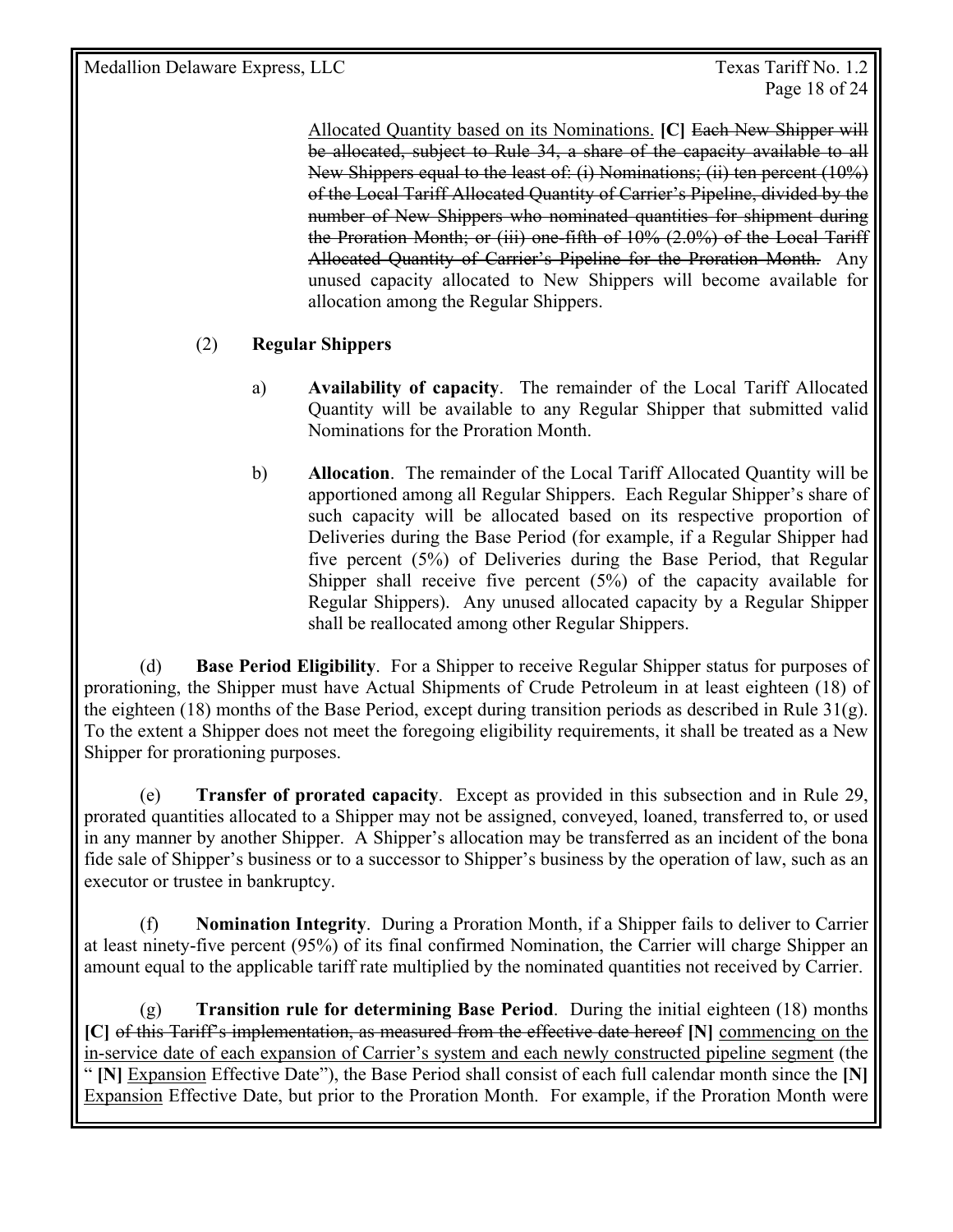to occur in the seventh (7th) month from the **[N]** Expansion Effective Date, the Base Period would consist of the first six (6) months from the **[N]** Expansion Effective Date. In all other respects, Rule 31(a)-(c) remains in effect during the initial eighteen (18) months of this Tariff's implementation. This transition rule shall have no effect on and after the nineteenth  $(19<sup>th</sup>)$  full calendar month from the [N] Expansion Effective Date.

### **TRANSPORTATION SERVICES AND RELATED REQUIREMENTS**

### **RULE 32 – ORIGIN AND DESTINATION POINT FACILITIES REQUIRED**

Carrier only provides working tankage that is incidental and necessary to the transportation of Crude Petroleum, but does not provide or offer storage service, whether in transit or at the Origin **[W]** Point Points or the Destination **[W]** Points. Nominations for the transportation of Crude Petroleum will be accepted only when Shipper has provided, or arranged for access to, equipment and facilities capable of satisfactorily delivering to the Origin Point and receiving at the Destination Point the quantities tendered for transportation. Shipper will deliver to the Origin Point nominated quantities on a ratable basis over the course of a month. Carrier, where operations permit, may waive such ratable delivery requirement in its sole discretion.

No duty to transport shall arise until Shipper furnishes to Carrier documentation sufficient to demonstrate that Shipper has provided, or arranged for access to, the necessary equipment and facilities immediately upstream of the Origin Point and downstream of the Destination Point.

### **RULE 33** – **IN-TRANSIT STORAGE**

Although Carrier does not provide or offer storage service, certain storage providers offer storage services at the In-Transit Points. Shipper may submit a Nomination, in accordance with Rule 27, requesting that its Crude Petroleum offered for transportation be stopped temporarily at an In-Transit Point(s) for storage, provided that: (i) such Nomination shall list the Origin Point, the In-Transit Point(s), and the ultimate Destination Point; (ii) the In-Transit Point(s) nominated by Shipper shall be along the transportation path between the Origin Point(s) and the ultimate Destination Point; (iii) the storage shall last no more than six (6) months; (iv) Shipper is solely responsible for arranging for storage services at the In-Transit Point(s), including entering into any required storage service agreement(s) with the affected storage provider(s); and (v) Crude Petroleum stopped at the In-Transit Point(s) shall be subject to the rates applicable to the transportation from the Origin Point to the ultimate Destination Point. To the extent practicable and permitted by operating conditions, Carrier may, at its sole discretion, accept such Nomination. Upon intermediate delivery of the Crude Petroleum to the In-Transit Point(s), the custody and possession of the Crude Petroleum shall transfer to Shipper, and Carrier shall not be liable for loss and/or damage to such Crude Petroleum while in storage.

Shipper may submit a Nomination, in accordance with Rule 27, requesting that Crude Petroleum placed in storage at the In-Transit Point(s) be withdrawn and Delivered to the ultimate Destination Point, at no additional charge, provided that: (i) such Nomination shall list the In-Transit Point(s) and the ultimate Destination Point previously listed on Shipper's Nomination to stop Crude Petroleum for in-transit storage; and (ii) Shipper shall make such Nomination for withdrawal and Delivery within six (6) months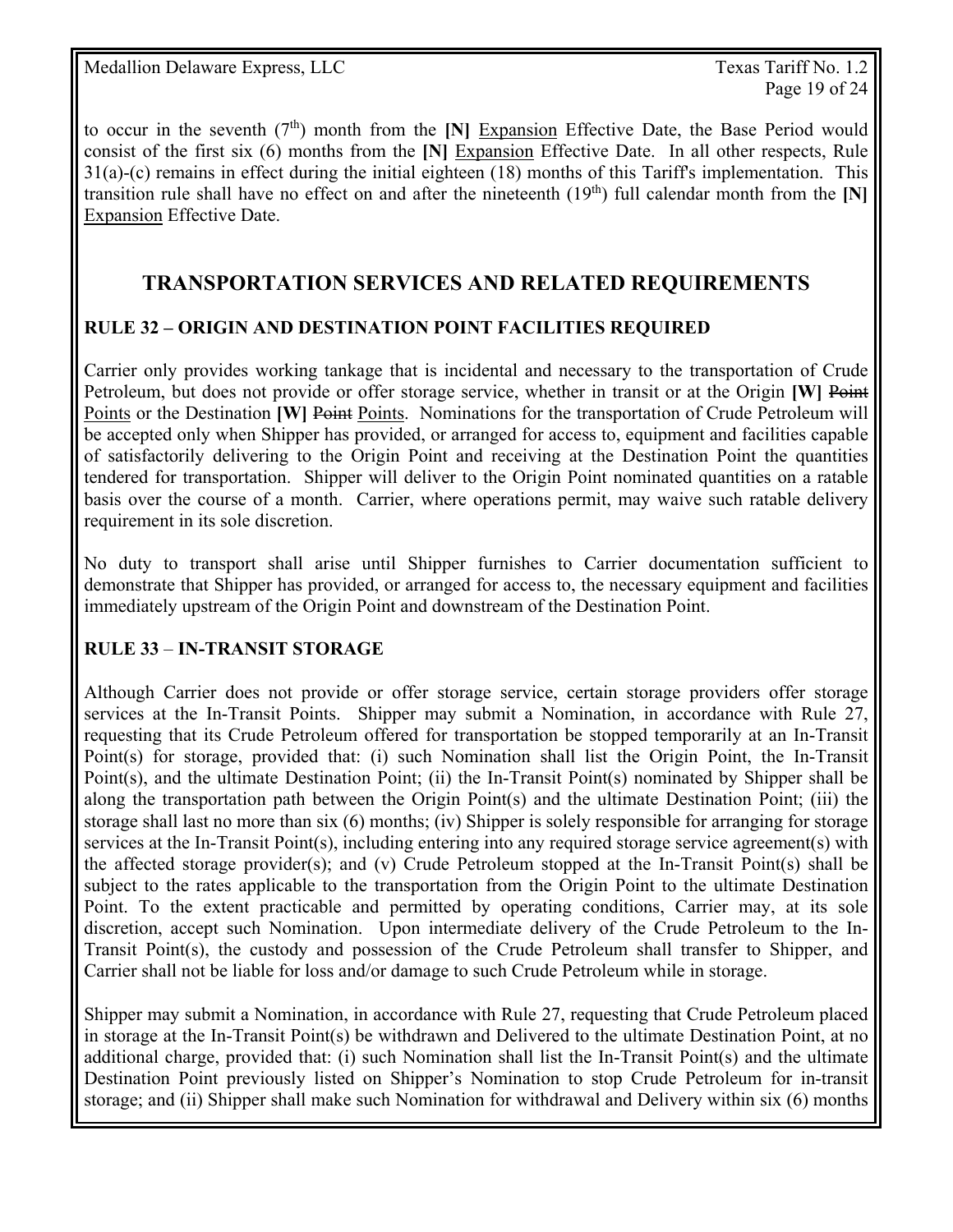from the date Crude Petroleum was intermediately delivered at the In-Transit Point(s) for storage. To the extent practicable and permitted by operating conditions, Carrier may, at its sole discretion, accept such Nomination. Upon withdrawal of the Crude Petroleum from the In-Transit Point(s), the custody and possession of the Crude Petroleum shall transfer to Carrier.

### **RULE 34** *–* **PIPEAGE OR OTHER CONTRACTS**

Separate pipeage and other contracts may be required of a Shipper before any duty of transportation by Carrier shall arise. A pipeage contract may include additional charges for reimbursement for facilities necessary to Receive and/or Deliver Shipper's shipments.

#### **RULE 35 – LINE FILL AND WORKING STOCK REQUIREMENT**

Carrier will require each Shipper to supply a pro rata share of Crude Petroleum necessary for pipeline line fill and working stock (including tank bottoms) for efficient operation of the Carrier's Pipeline prior to Delivery. For the first three (3) months commencing on the **[C]** in-service date of an expansion of Carrier's system and each newly constructed pipeline segment **[N]** Expansion Effective Date, each Shipper's initial line fill obligation will be based on the Shipper's Nominations, in proportion to the aggregate Nominations. Thereafter, line fill requirements will be adjusted every three (3) months based on Actual Shipments, and New Shippers shall be assigned line fill requirements based on their Nominations. After any such adjustments, if the pro rata share of Crude Petroleum to be provided by a Shipper changes as a result of such reallocation, Shipper shall be required to provide within thirty (30) days at Shipper's Origin Point any increase in its line fill obligation or Carrier shall be required to redeliver any reduction in Shipper's line fill obligation within thirty (30) days to Shipper's Destination Point.

Except for the periodic adjustments in line fill requirements provided for above, Crude Petroleum provided by a Shipper for this purpose may be withdrawn from the pipeline only after shipments have ceased and if written notice to discontinue shipments in Carrier's Pipeline is received on or before the fifteenth  $(15<sup>th</sup>)$  day of the month preceding the last calendar month in which Shipper intends to ship. Such withdrawal shall be made by Carrier over a reasonable period, not to exceed twelve (12) months after such notice to discontinue shipments is received.

### **RULE 36 – DELIVERY AND DEMURRAGE**

After any shipment has arrived at the Destination Point, Carrier may begin Delivery at its current rate of pumping. Since Carrier does not own or operate storage or tankage facilities for Shipper storage purposes, it is essential that Shipper or its Consignee promptly accept any shipment offered for Delivery. A demurrage charge of \$0.01 per Barrel shall accrue for each day on which any part of said shipment offered for Delivery is not promptly taken by Shipper or its Consignee.

In the event that Shipper or its Consignee fail to promptly accept any shipment offered for Delivery or any portion thereof, then Carrier shall also have the right to divert, reconsign, or make whatever arrangements for disposition of the subject Crude Petroleum that it deems appropriate to clear its /pipeline facilities, including the right to sell the subject Crude Petroleum at private or public sale. Carrier may be a purchaser at any such sale. From the proceeds of any such sale, Carrier may pay itself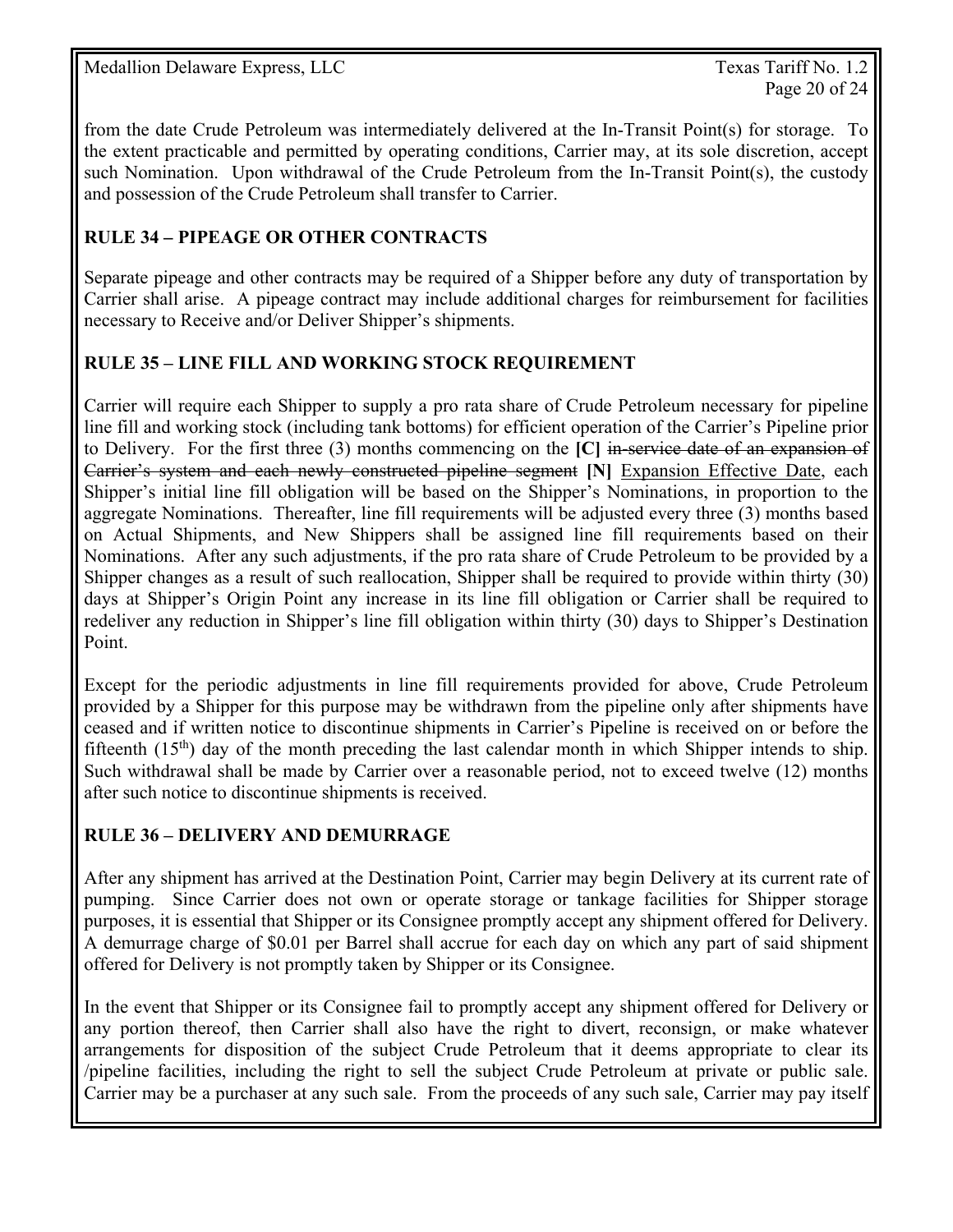all transportation and other charges and expenses in caring for and maintaining the subject Crude Petroleum and the costs of sale, and the balance shall be held for whomsoever may be lawfully entitled thereto.

### **RULE 37 – EVIDENCE OF RECEIPTS AND DELIVERIES**

The Receipt and Delivery shall be evidenced, in each instance, by a statement showing the quantities Received or Delivered as the case may be, temperature, basic sediment, and water, and any other data essential to the determination of quantity.

### **RULE 38 – RATES APPLICABLE**

Crude Petroleum accepted for transportation shall be subject to the rates in effect on the date of Receipt by Carrier, irrespective of the date of Tender.

### **RULE 39 – PAYMENT OF TRANSPORTATION AND OTHER CHARGES**

Transportation and all other lawful charges will be collected on the basis of net quantity of Crude Petroleum Received at the Origin Point. Shipper shall be responsible for payment of transportation and all other charges applicable to the shipment, and at the discretion of Carrier, may be required to prepay such charges or furnish guaranty of payment to Carrier. Shipper shall be responsible for the payment of all royalties, overriding royalties, production payments, and other similar amounts due in respect of such Crude Petroleum. Carrier shall deliver an invoice to Shipper on or before the tenth  $(10<sup>th</sup>)$  business day of each month setting forth the amount due under the terms of the Tariff. Shipper shall pay on or before the later of the twentieth  $(20<sup>th</sup>)$  business day of the month or ten (10) business days following the date of receipt of an invoice from Carrier for the immediately preceding month, if applicable, the amount due as set forth on the invoice, except as disputed in good faith by Shipper, in which event Shipper shall only pay the undisputed portion of such amount in such invoice until such time as the dispute is resolved.

Carrier shall have a lien on all Crude Petroleum in its possession belonging to Shipper to secure the payment of all unpaid charges due by such Shipper, and may withhold such Crude Petroleum from Delivery until all of such unpaid charges shall have been paid. If any charge remains unpaid after the due date specified in Carrier's invoice, then such amount shall bear interest from the day after the date of the invoice until paid, calculated at an annual rate equivalent to one hundred and twenty five percent (125%) of the prime rate of interest, as of the date of Carrier's invoice, charged by the Citibank N.A. of New York, New York, for ninety (90) day loans made to substantial and responsible commercial borrowers or the maximum rate allowed by law, whichever is the lesser.

If said charges shall remain unpaid five (5) days after the time that may be fixed for Delivery as provided for below or, in the absence of unpaid charges, when there shall be failure to take the Crude Petroleum at the Destination Point as provided in these rules and regulations, Carrier may, by an agent, sell said Crude Petroleum at public auction for cash on any day not a Sunday or legal holiday, and not less than forty-eight (48) hours after publication of notice, in a daily newspaper, of the time and place of such sale and the quantity of Crude Petroleum to be sold. Carrier may be a bidder and purchaser at such sale. Out of the proceeds of said sale, Carrier may pay itself all transportation and any other lawful charges, expense of notice, advertisement, sale, and other necessary expense, and of caring for and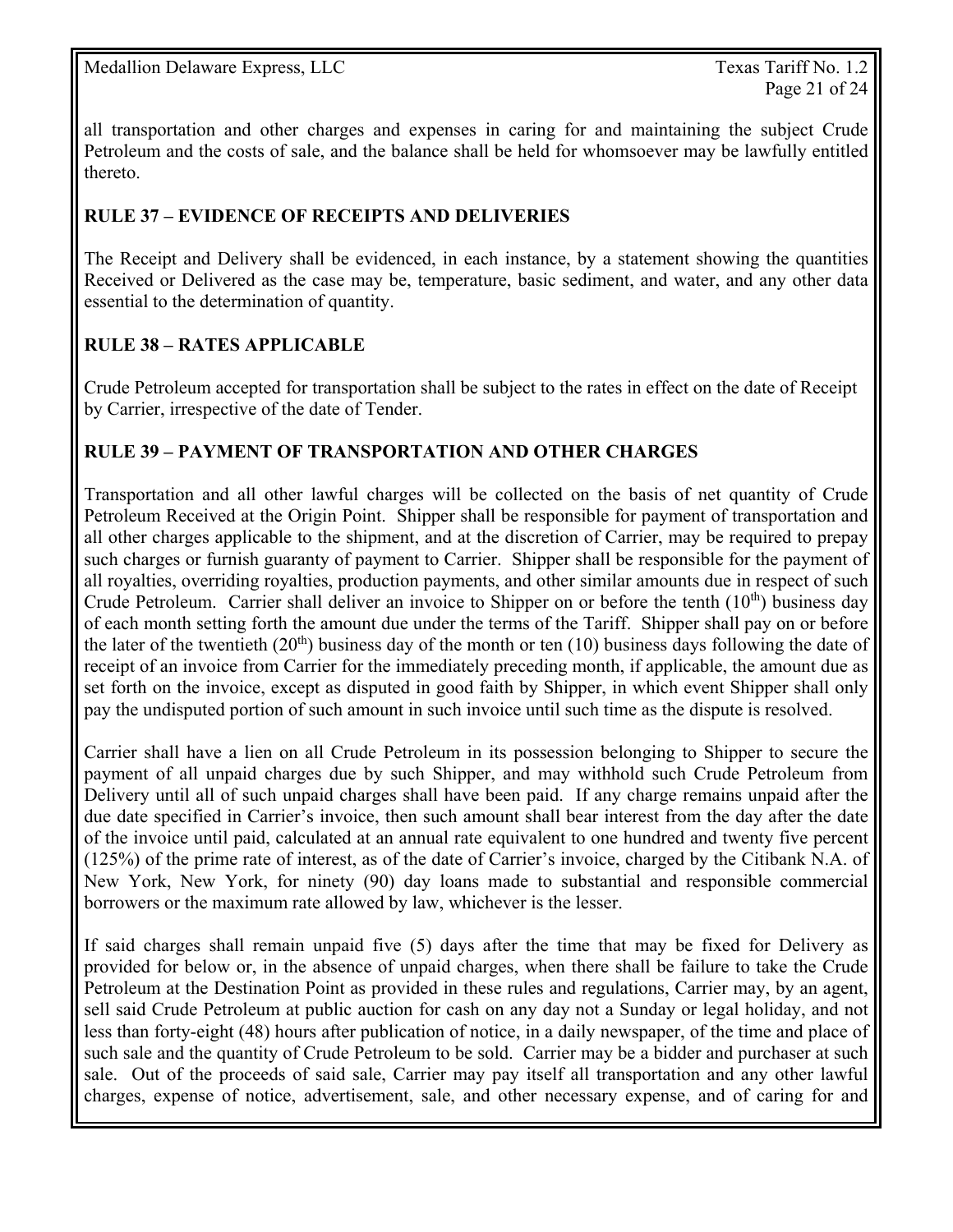maintaining the Crude Petroleum, and the net balance shall be held without interest for whomsoever may be lawfully entitled thereto; if the proceeds of said sale do not cover all expenses incurred by Carrier, Shipper and/or Consignee are liable to Carrier for any deficiency.

In addition to all other liens, statutory or otherwise, to which Carrier is entitled and unless the following grant is expressly prohibited by the terms of one or more security agreements or credit agreements creating prior, perfected security interests in the hereinafter-defined Collateral, Shipper hereby grants to Carrier a first priority, continuous, and continuing security interest in all of the following, whether now or hereafter existing or acquired, as collateral for the prompt and complete payment and performance of Shipper's Obligations (as defined below): (i) All Crude Petroleum accepted by Carrier for transportation, terminalling, or otherwise while in the possession of Carrier; (ii) all other property of Shipper now in the possession of and at any time and from time to time hereafter delivered to Carrier or its agents but only while in the possession of Carrier; and (iii) all of Shipper's pre-payments, deposits, balances, and credits with, and any of its claims against, Carrier, at any time existing. The property described or referred to in subsections (i) through (iii) above is collectively referred to as the "Collateral". This grant secures the following (collectively, the "Obligations"): (i) all antecedent, current and future transportation, terminalling, special, ancillary, and other lawful charges arising under or related to this Tariff or the contracts entered into in connection with this Tariff; (ii) the repayment of any amounts that Carrier may advance or spend for the maintenance, storage, or preservation of the Collateral; (iii) all amounts owed under any modifications, renewals or extensions of any of the foregoing obligations; and (iv) all other amounts now or in the future owed by Shipper to Carrier, whether or not of the same kind or class as the other obligations owed by Shipper to Carrier. Shipper authorizes Carrier to file such financing statements or other documents necessary to perfect and maintain the security interest herein granted.

#### **RULE 40 – CHARGES FOR SPILL COMPENSATION ACTS AND REGULATIONS**

In addition to the transportation charges and all other charges accruing on Crude Petroleum accepted for transportation, a per Barrel charge will be assessed and collected in the amount of any tax, fee, or other charge levied against Carrier in connection with such a commodity, pursuant to any Federal, State, or local act or regulation which levies a tax, fee, or other charge on the Receipt, Delivery, transfer, or transportation of such commodities within their jurisdiction for the purpose of creating a fund for the prevention, containment, cleanup, and/or removal of spills and/or the reimbursement of persons sustaining loss therefrom. If such a tax, fee, or other charge is levied against Carrier, Carrier shall file with the **[W]** Texas Railroad Commission RRC to place into effect a per Barrel rate to recover such tax, fee, or other charge. Carrier shall be under no obligation to contest or protest on behalf of Shipper or its Consignee the legality of such tax, fee, levy or other charges.

# **LIABILITY AND CLAIMS**

### **RULE 41 – DUTY OF CARRIER**

Carrier shall transport and Deliver the quantity of Crude Petroleum accepted for transportation (less the appropriate deductions), with reasonable diligence, considering the quantity of Crude Petroleum, the distance of transportation, the safety of operation, and other material factors.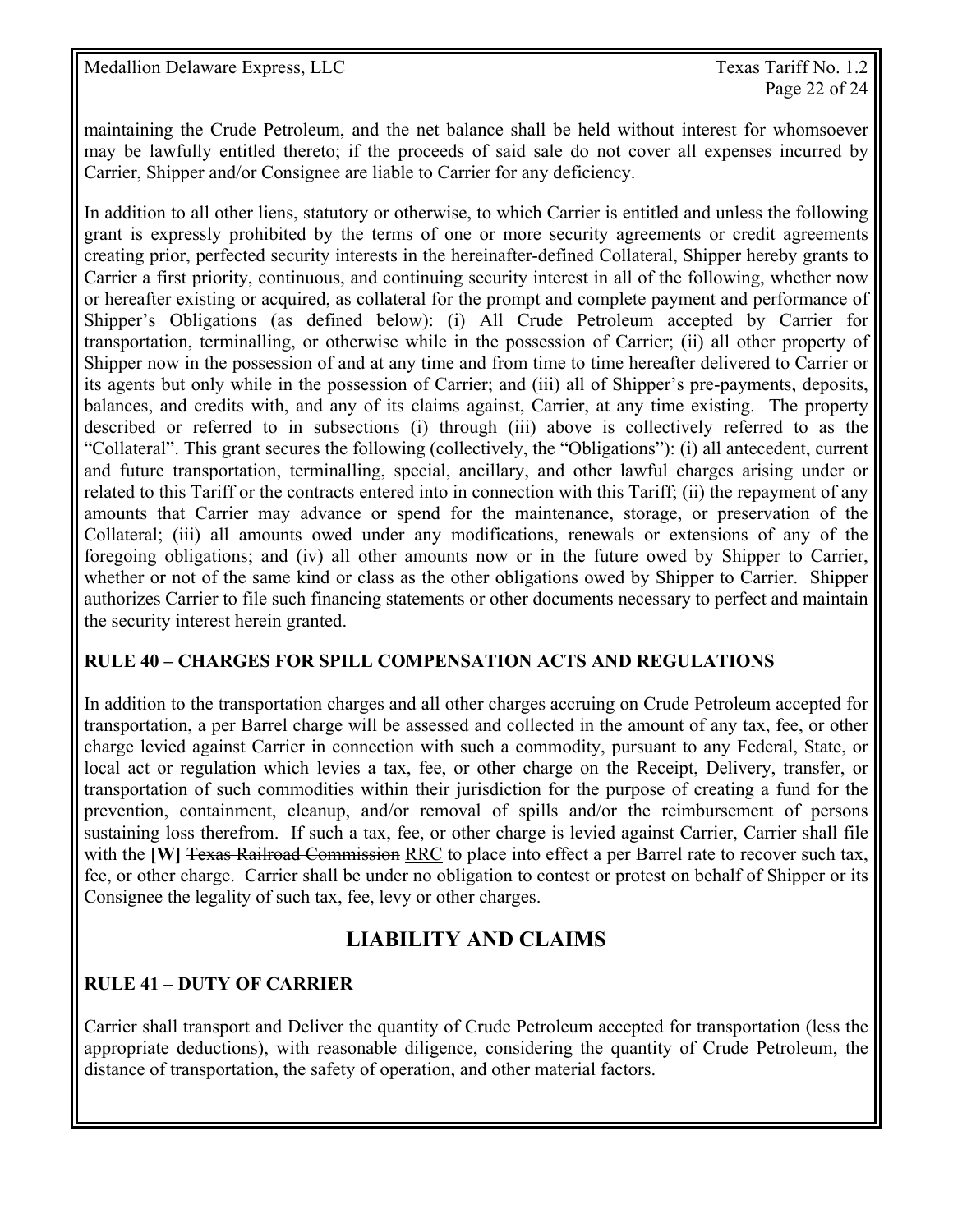### **RULE 42 – LIABILITY OF CARRIER**

 (a) Except where caused by the gross negligence of Carrier, Carrier shall not be liable or responsible to any party for any delay, damage, or loss, whether to property or person, including fines or penalties, resulting from any cause while Carrier is in possession or control of such Shipper's Crude Petroleum, including the breakdown of the facilities of Carrier's Pipeline.

 (b) If damage or loss to Crude Petroleum results from any cause other than the gross negligence of Carrier while Carrier is in possession or control of such Crude Petroleum, then Carrier may apportion the cost of such damage or loss on a pro rata basis among all Shippers. Each Shipper's share of such cost shall be determined by Carrier based on the proportion of the quantity of Shipper's Crude Petroleum in the possession of Carrier on the date of such loss to the total quantity of Crude Petroleum in the possession of Carrier on the date of such loss. Carrier shall be obligated to deliver only that portion of the Crude Petroleum remaining after such deduction.

 (c) NOTWITHSTANDING ANYTHING TO THE CONTRARY IN THIS TARIFF, IN NO EVENT SHALL CARRIER BE LIABLE OR RESPONSIBLE TO ANY SHIPPER, ITS AFFILIATES, SUCCESSORS IN INTEREST, BENEFICIARIES OR ASSIGNEES, FOR ANY CONSEQUENTIAL, INCIDENTAL, INDIRECT, SPECIAL, OR PUNITIVE DAMAGES, OR FOR LOSS OF PROFITS OR REVENUES, THAT ARISE IN RELATION TO THE TRANSPORTATION OF CRUDE PETROLEUM UNDER THIS TARIFF, REGARDLESS OF WHETHER SUCH CLAIM ARISES UNDER OR RESULTS FROM CONTRACT, TORT, OR STRICT LIABILITY.

### **RULE 43 – LIABILITY OF SHIPPER**

To the fullest extent permitted by applicable law, Shipper shall indemnify, defend, and hold Carrier harmless from any and all personal injuries, property damage (including full or partial loss of use of property), damages, claims, suits, costs, and recoveries, fines, penalties, and expenses (including reasonable attorneys' fees and expenses) of any kind or character arising from, or related to, negligent or willful acts, breaches of warranties and representations, or omissions on the part of Shipper or its Consignee, its officers, employees, agents, or contractors with respect to any Crude Petroleum tendered by Shipper and transported by Carrier pursuant to this Tariff. In the event of any suit or action brought against Carrier for any of the foregoing, Shipper shall appear and defend against any such suit or action and pay any judgment that may be obtained against Carrier. Where personal injury, death, or physical loss of or physical damage to property is the result of the joint negligence or misconduct of both Carrier and Shipper, both parties shall indemnify each other in proportion to their respective share of such joint negligence or misconduct.

### **RULE 44 – CLAIMS, TIME FOR FILING**

Claims for any delay, damage to, or loss of Crude Petroleum ("Claims") must be made in writing to Carrier within nine (9) months after Delivery or, in the case of failure to make Delivery, then within nine (9) months after a reasonable time for Delivery has elapsed. Suits shall be instituted against Carrier only within two (2) years and one (1) day from the date when notice in writing is given by Carrier to the claimant that Carrier has disallowed the Claim or any part or parts thereof specified in the notice. The exclusive venue for any suit, action, or proceeding brought in connection with a Claim or arising out of